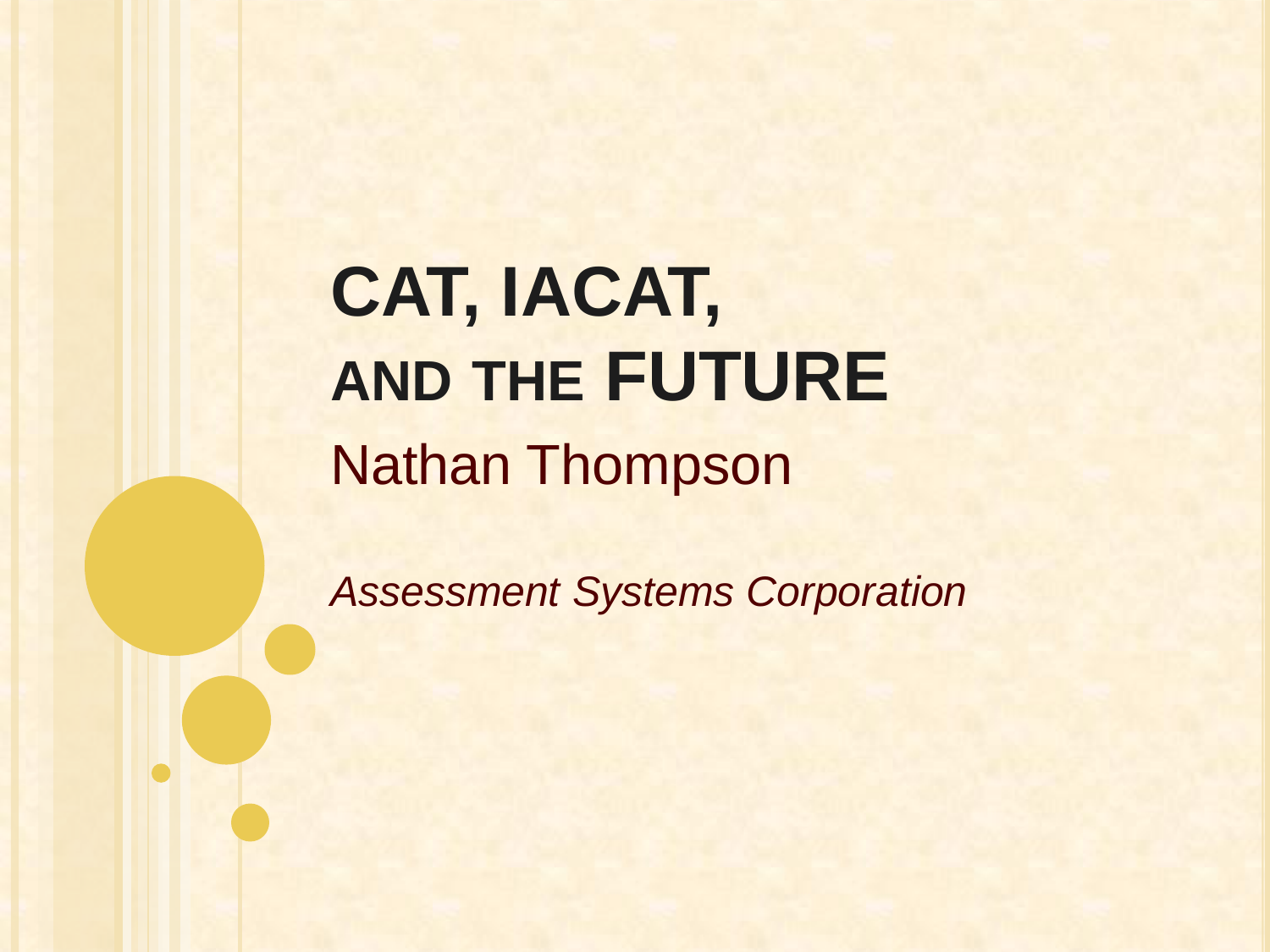# THE CURRENT STATE OF CAT

 CAT has expanded substantially in the past 10 years

- More research
- More software
- More testing programs
- IACAT established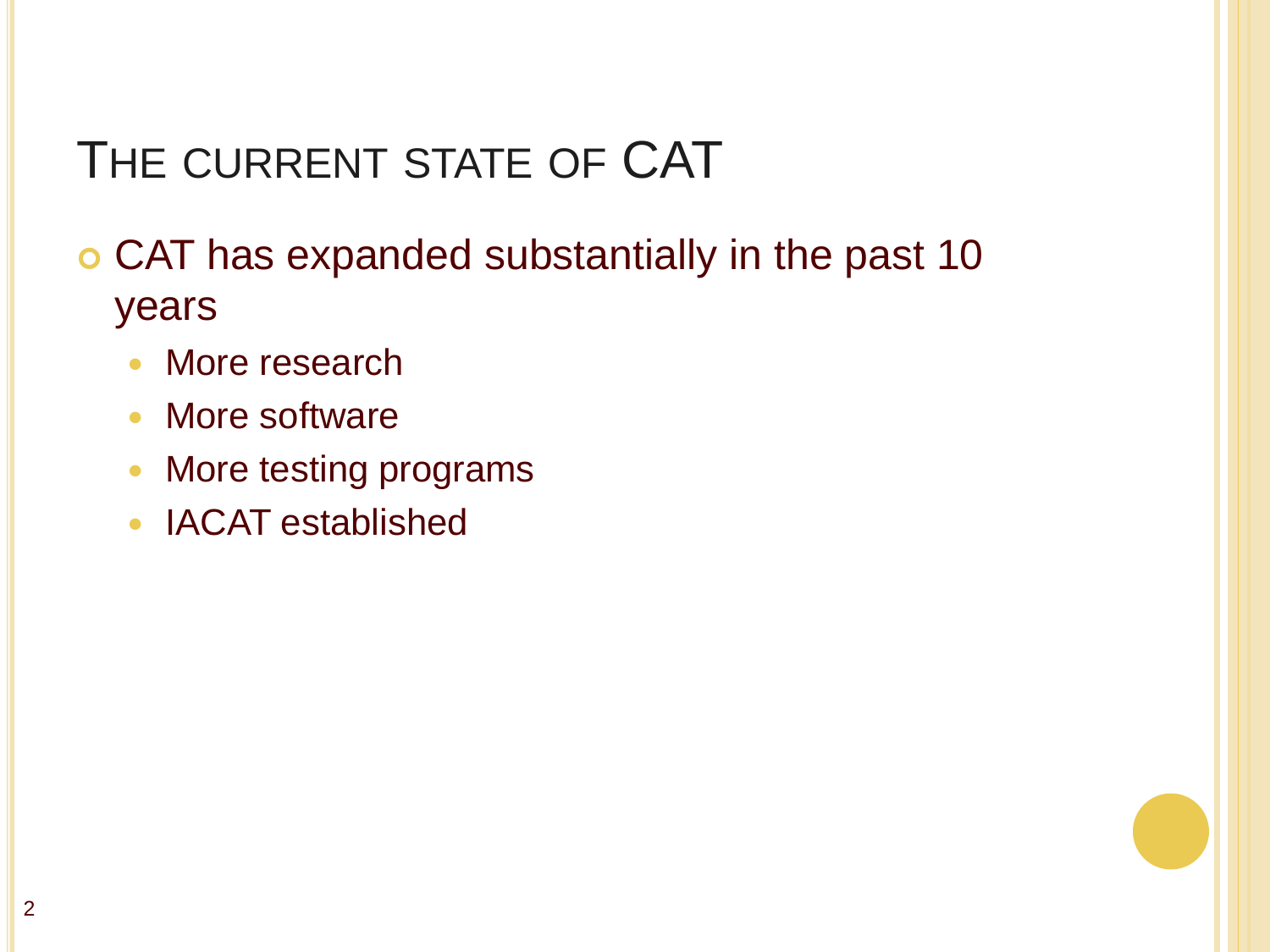## THE CURRENT STATE OF CAT

 This leaves a bright future, but not without challenges

- Supporting research; we want the technology to continue to evolve
- Making CAT more efficient (2010)
- Educating people: better understand CAT, its benefits, and its drawbacks
- Help CAT be used more, when possible
- Can we ensure that CATs are quality?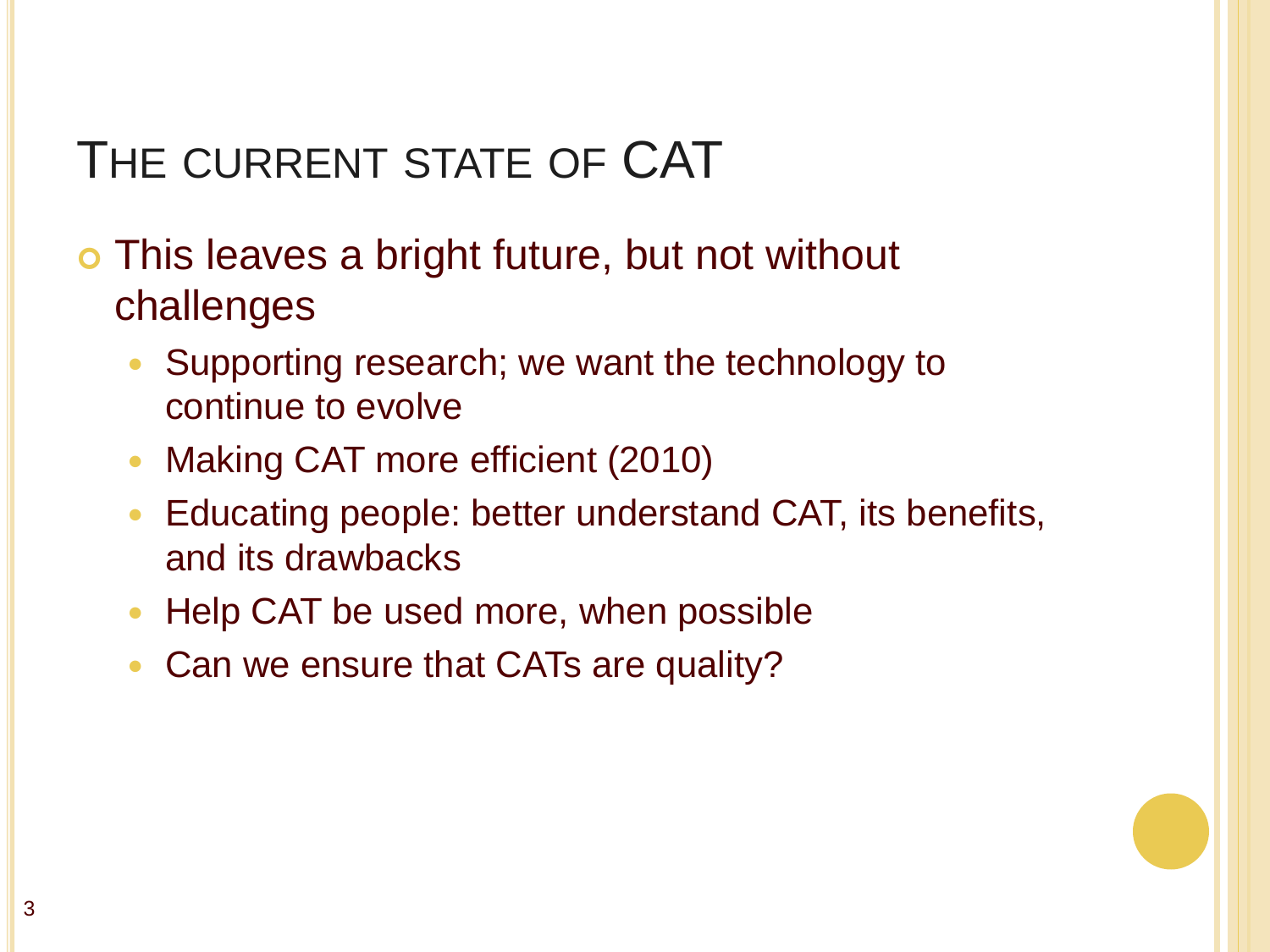## A REASON FOR IACAT: MISSION

#### **Encouragement of scholarly efforts to:**

- Advance the science of adaptive testing in all fields of applied psychological and educational measurement;
- o Improve adaptive instruments and procedures for their administration, scoring, interpretation, and use;
- o Improve applications of adaptive assessment of individuals and evaluations of assessment programs.
- Theory, techniques, technologies and instrumentation available for adaptive measurement in all relevant human, institutional, and social characteristics;
- o Procedures appropriate to the interpretation and use of such technologies and instruments;
- Applications of adaptive measurement in individual and group evaluation studies.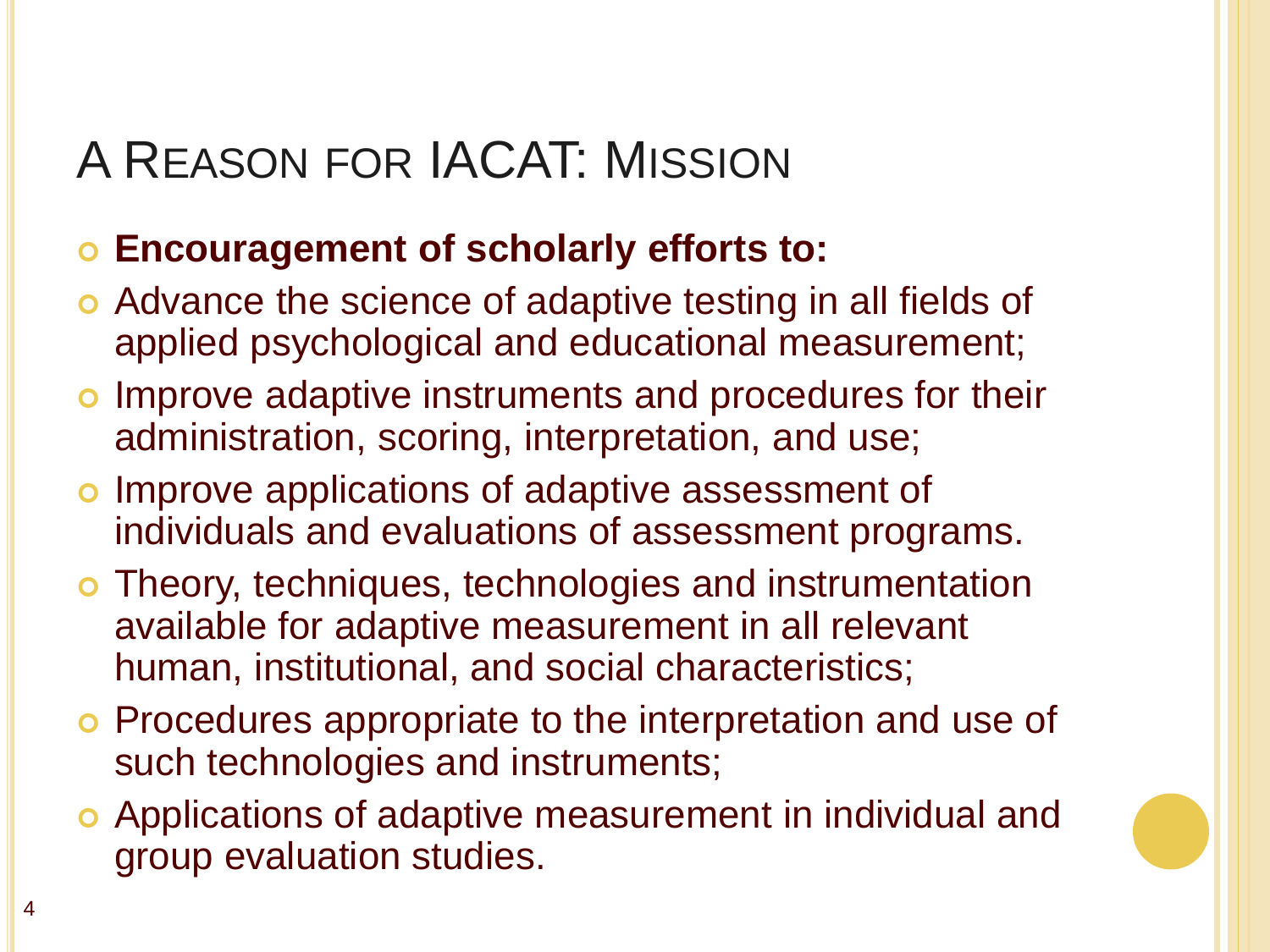## A REASON FOR IACAT: MISSION

#### **To achieve these aims, IACAT will:**

- o organize international meetings and discussions;
- o promote the publication of relevant information by means of its own and other publication outlets;
- o stimulate international cooperation on research projects relevant to a scientifically and ethically sound use of adaptive testing;
- be available to act as an intermediary in international negotiations concerning the publication and marketing of adaptive tests;
- o advance professional development and work to raise standards governing test development and use.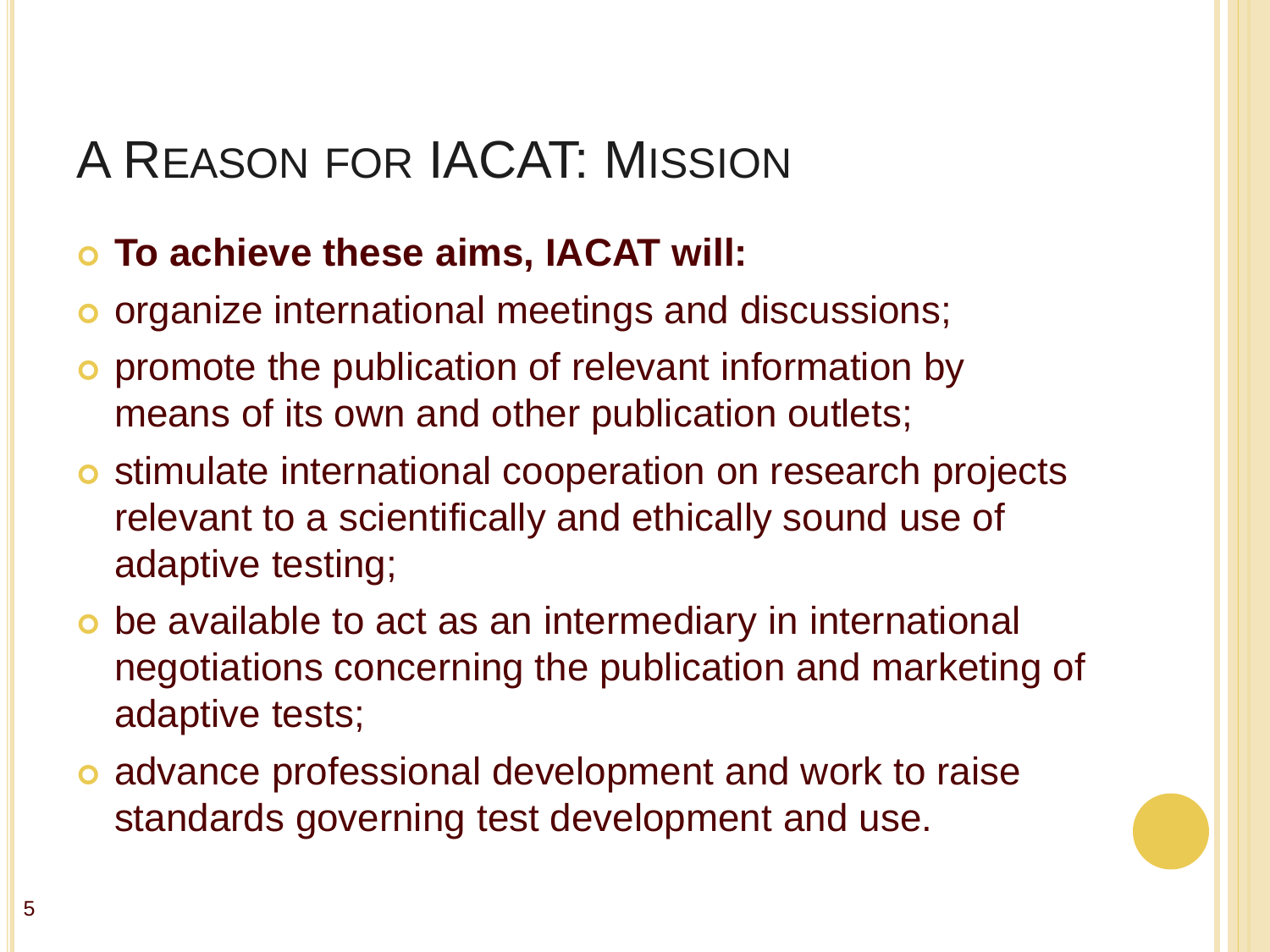## A REASON FOR IACAT: A 5 YEAR PLAN?

#### Some goals for IACAT

- Support and advance research #1
- Promote the use of CAT
- Educate those wishing to learn more
	- Stakeholders
	- New researchers
	- Examinees, parents, and the public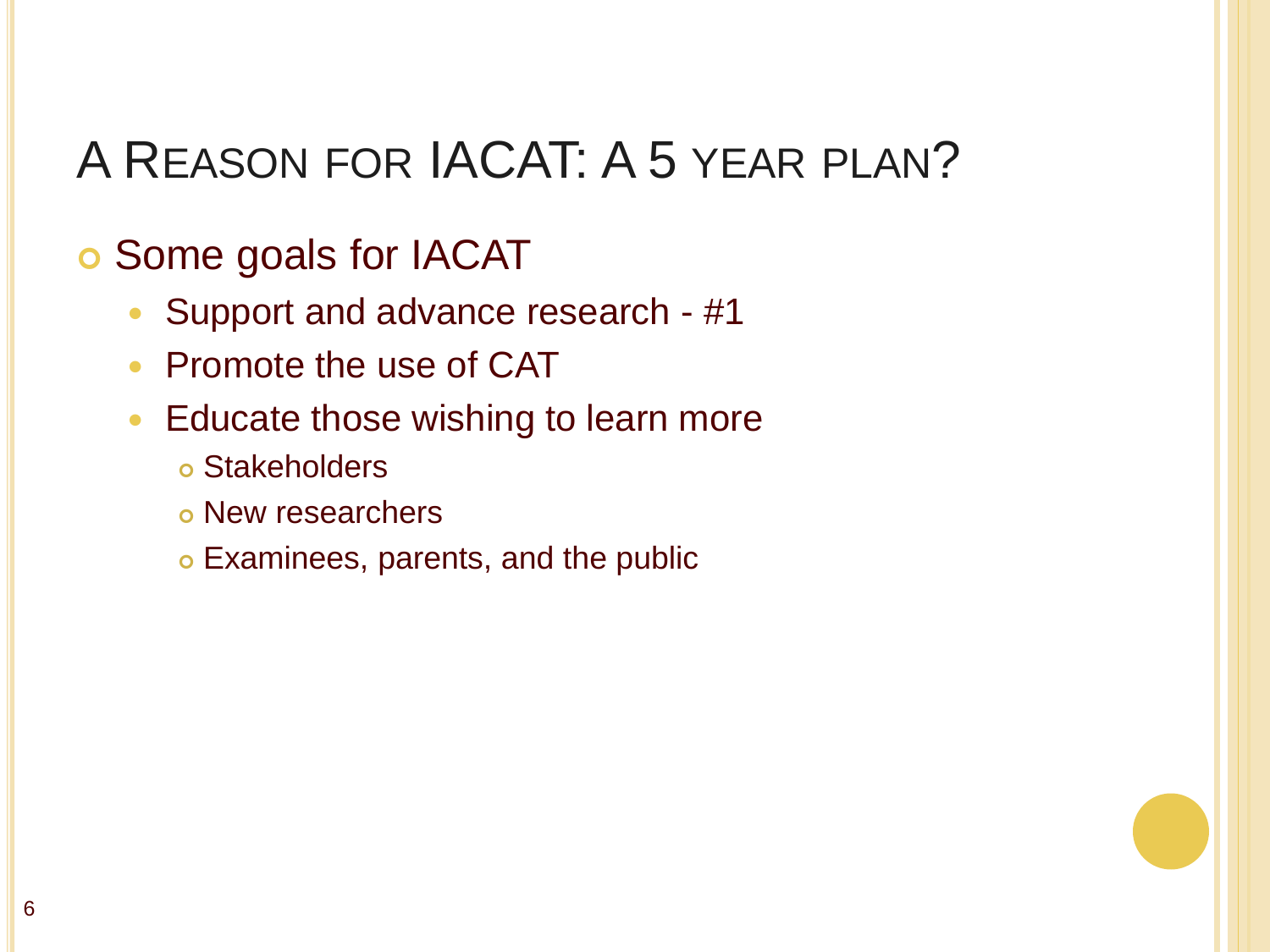## A REASON FOR IACAT

- CAT Central (Dave Weiss' website) did much
- o Is being ported to the IACAT site
- How can we better use the website and other avenues to further the goals of IACAT?

#### o I will:

- Make/discuss suggestions
- Discuss results of our recent survey
- If you are interested in helping, please let me know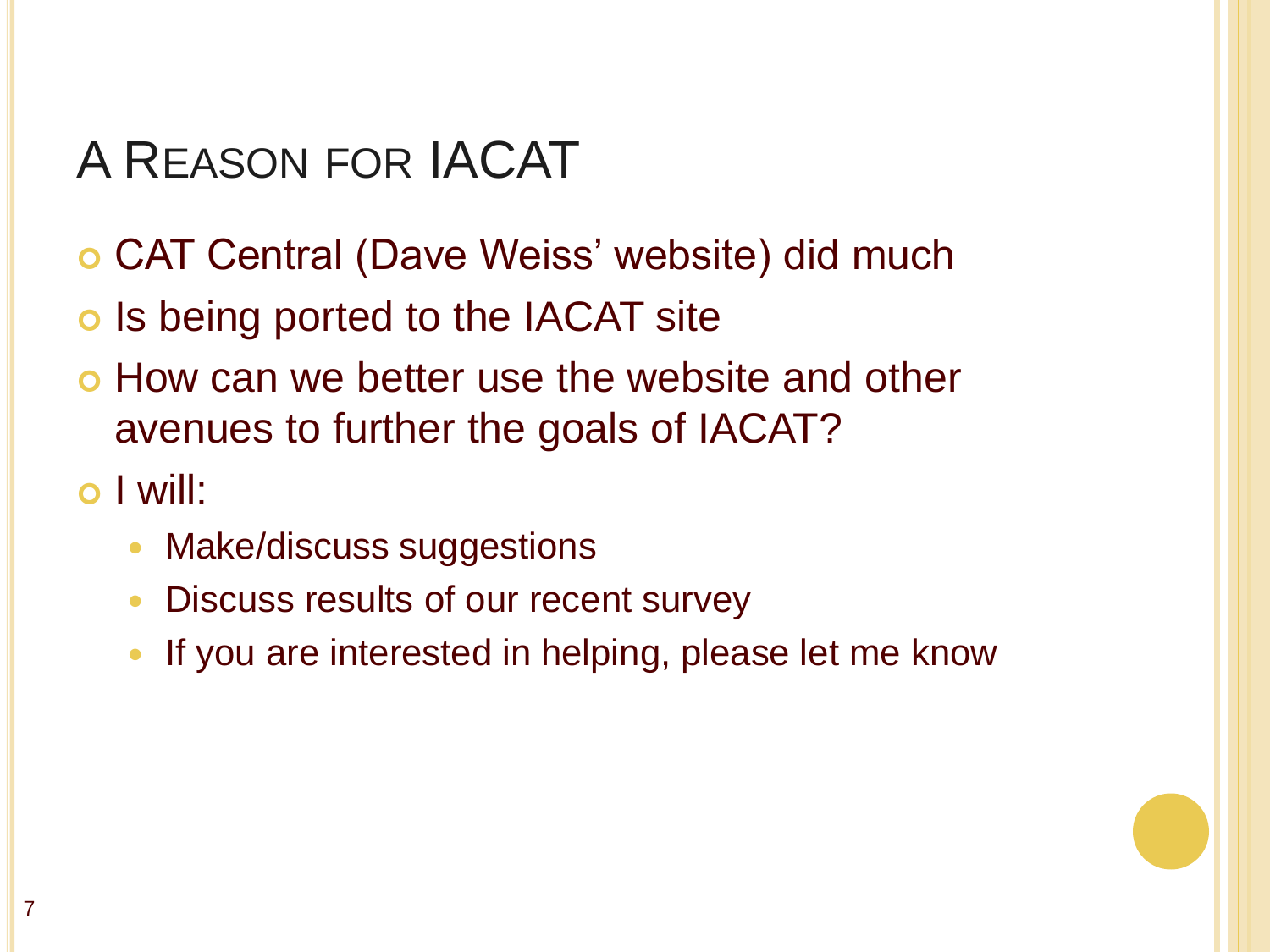#### RESEARCH

- End goal: Making the technology of CAT better
- Endeavors of IACAT:
	- JCAT
	- Student grants
	- Annual conference
	- Online bibliography
	- Central location of papers/articles
	- Online forums to discuss research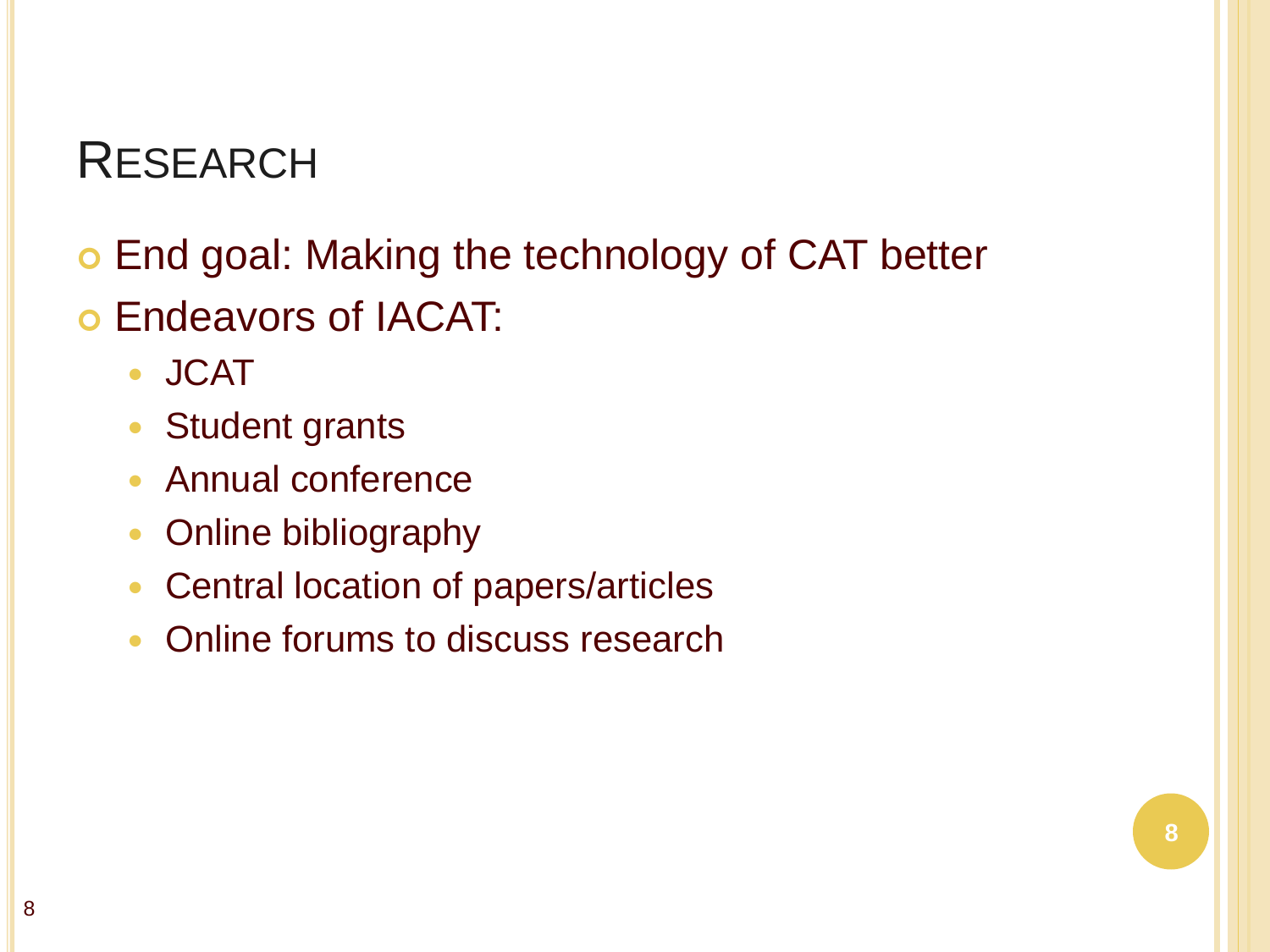### RESEARCH

#### o Ideas

- How do we get more researchers interested? And also understand what is involved?
- $\bullet$  ???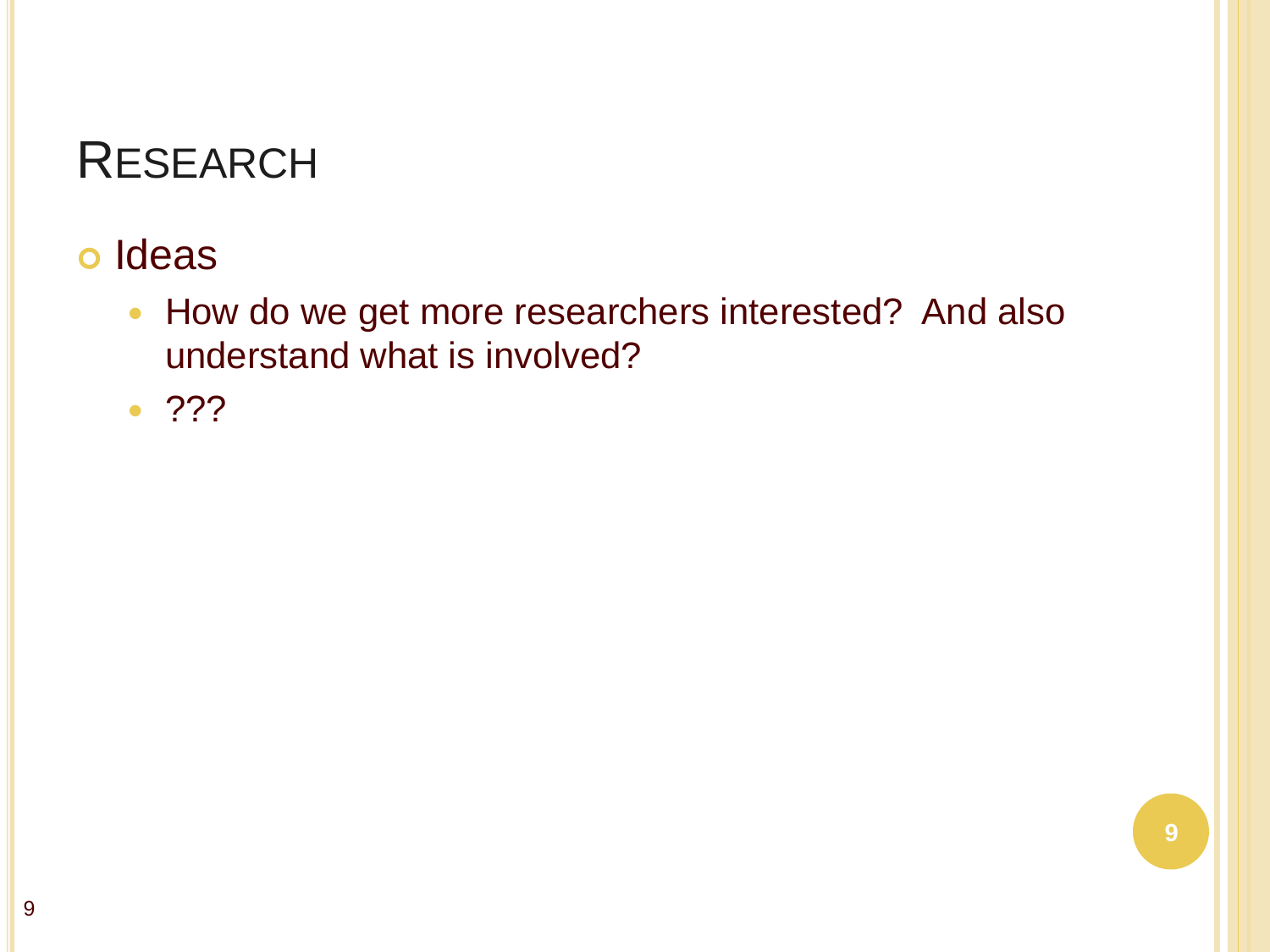### EDUCATION

- We not only want non-psychometricians to better understand benefits, but also the disadvantages
	- When is CAT *not* a good idea? (high school teachers, non-psychometrician researchers that think it a piece of cake)

**10**

- Current resources
	- IACAT website pages
	- Larry's tutorial
	- Each testing program has own materials
	- Wikipedia and other non-organizational sources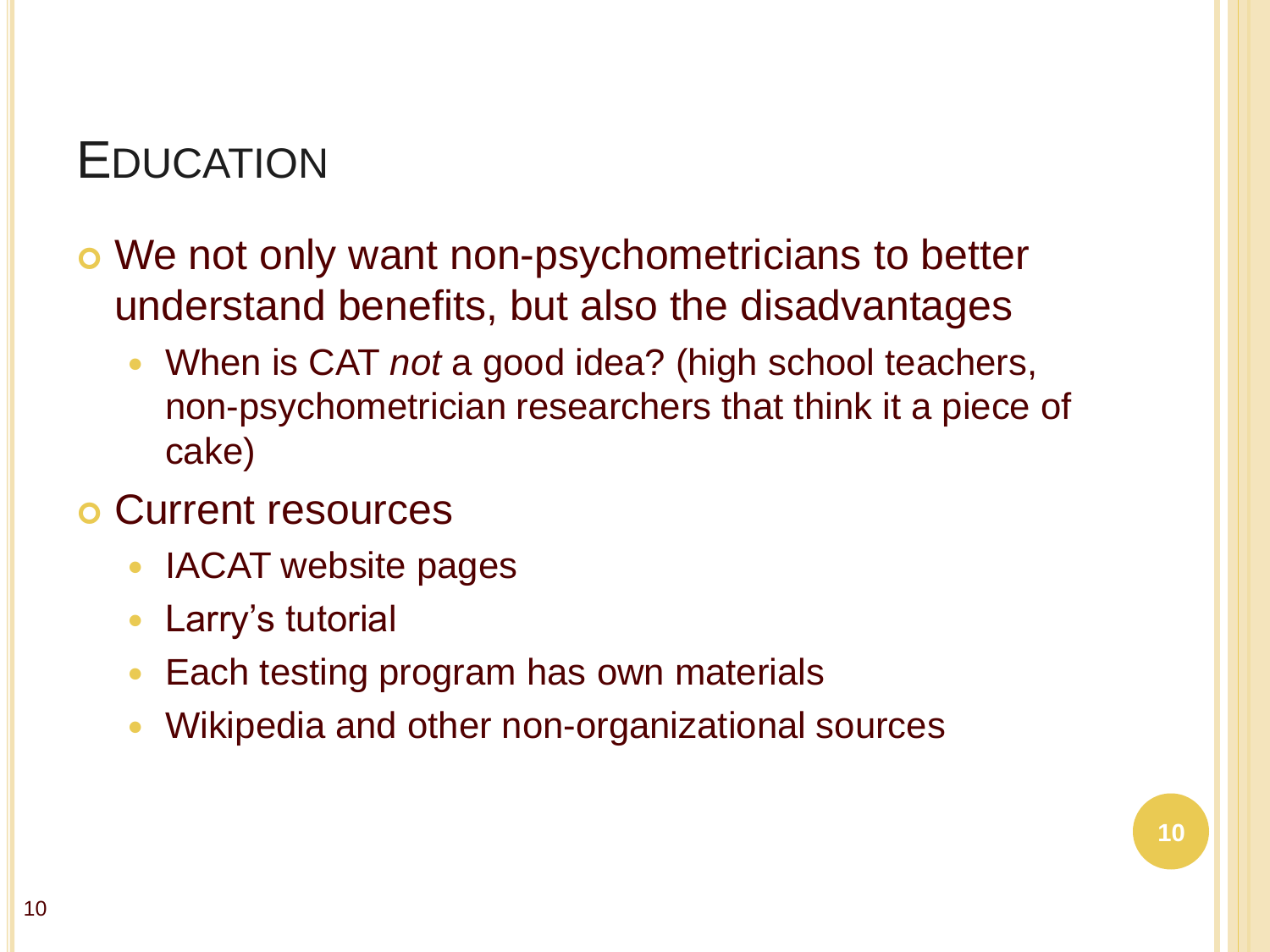### EDUCATION

#### Ideas:

- Make IACAT pages better
	- Accurate but readable description of CAT
	- Explaining what CAT is not
	- Requirements of CAT
	- Need some SEO after we have good content
- Help testing organizations and other websites provide similar quality info
- Finding other outlets (non-psychometric journals, general public media)
- How can we educate stakeholders as *consumers* so they know a real, quality CAT when they see one?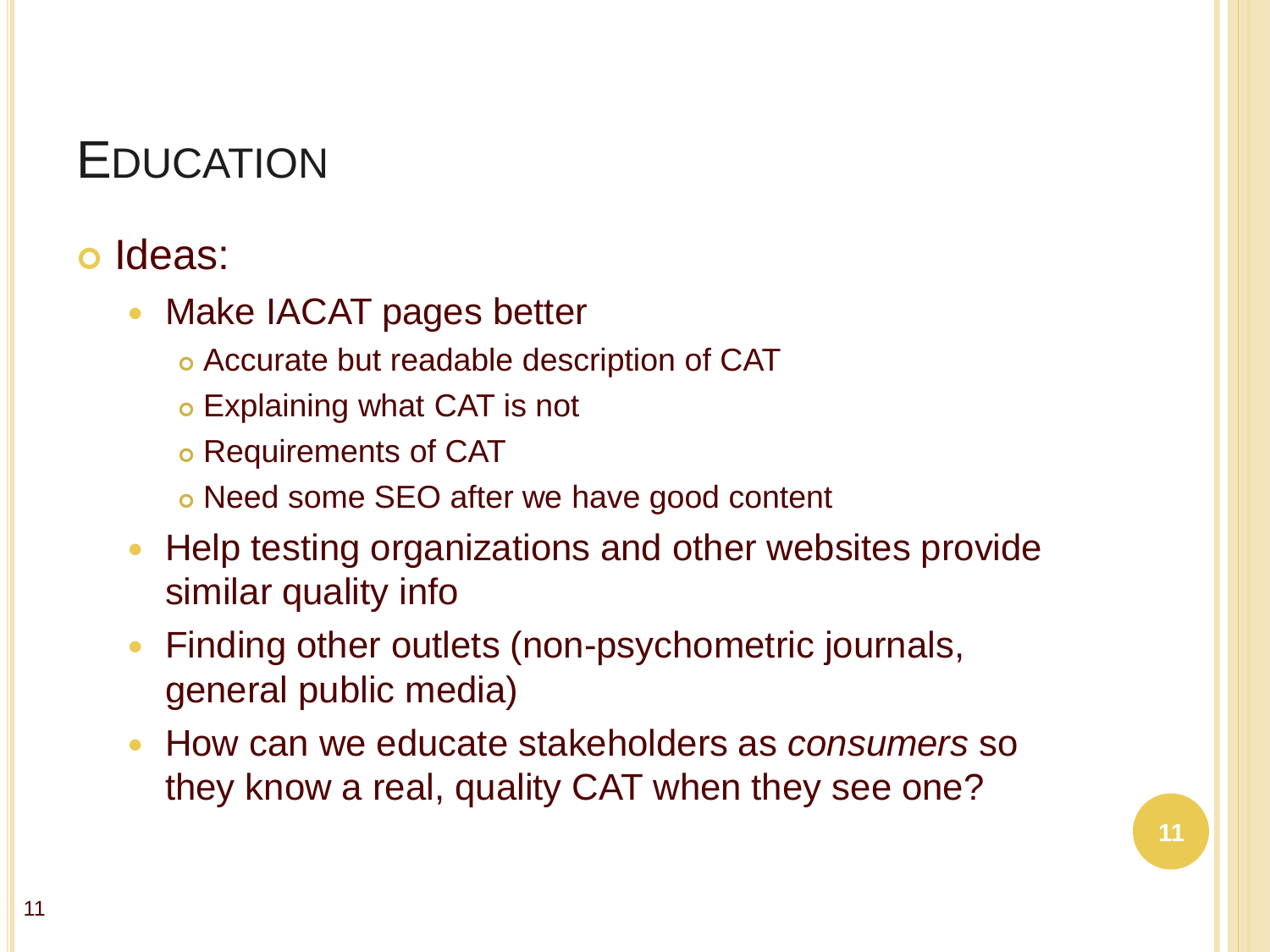### PROMOTING USE OF CAT

- Well, *quality* CAT
- o Currently:
	- IACAT Website: list of CAT programs
	- Increased availability of software
	- Software that is more user-friendly
	- Pre-conference and other workshops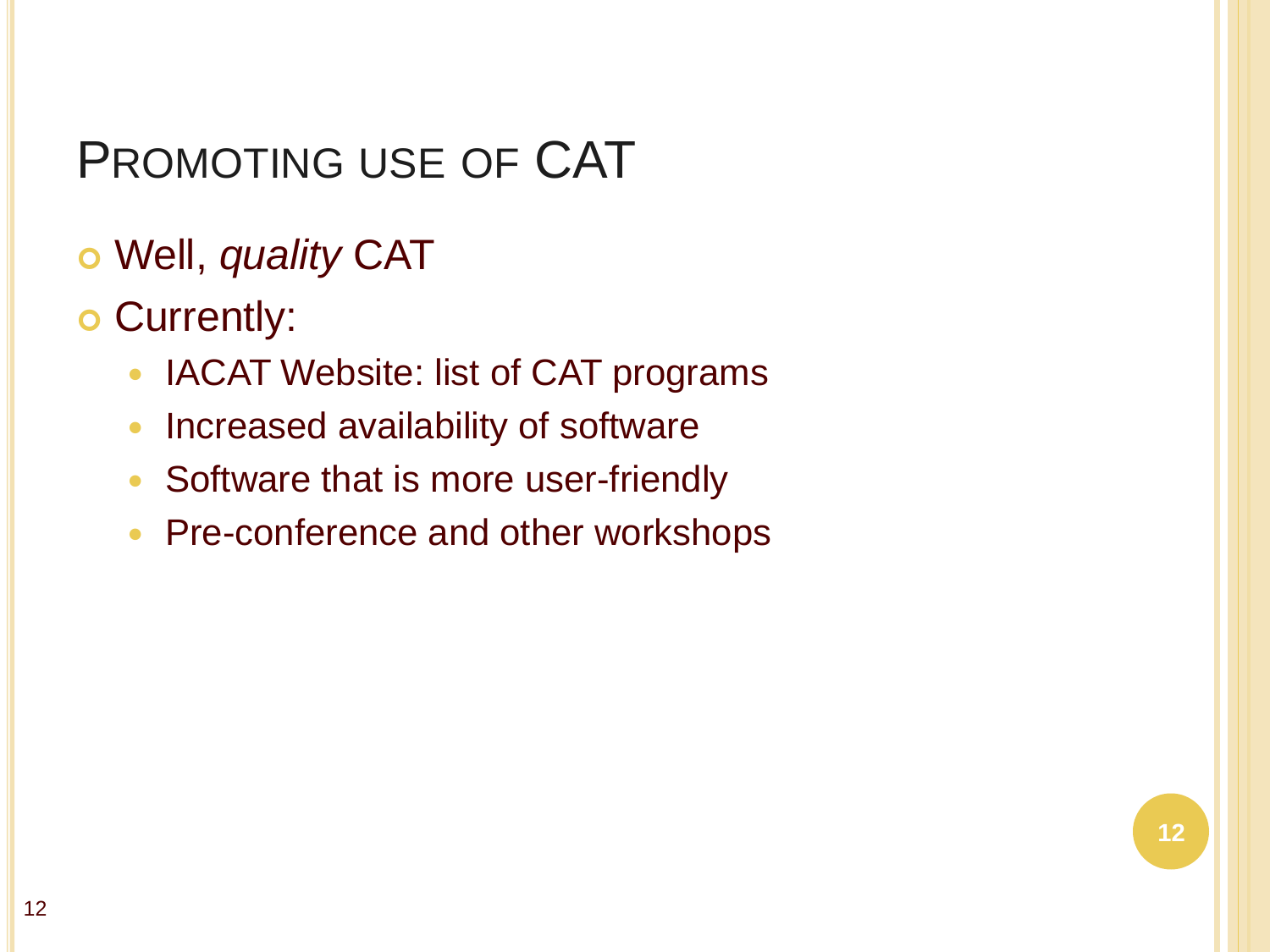## PROMOTING USE OF CAT

#### o Ideas:

- Expand list of CAT programs
- Guidelines on how to make a quality CAT (like NCCA accreditation, even if we don't accredit/review)
- **How can we spread the technology while still respecting intellectual property?**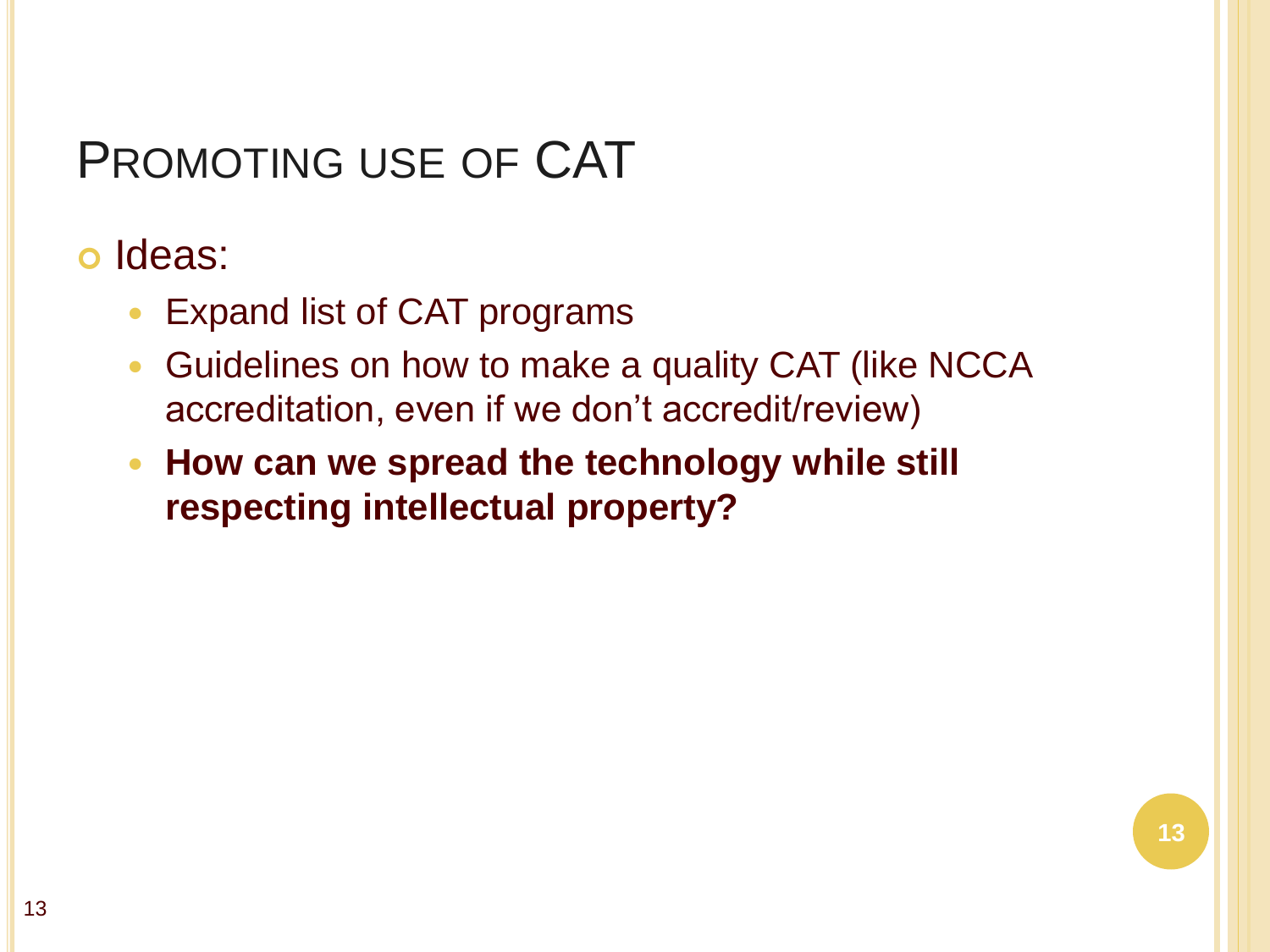- We did a survey in June for a needs assessment
- Sent to members, but not limited to them (only 103/236 were members)
- We asked questions related to the issues presented so far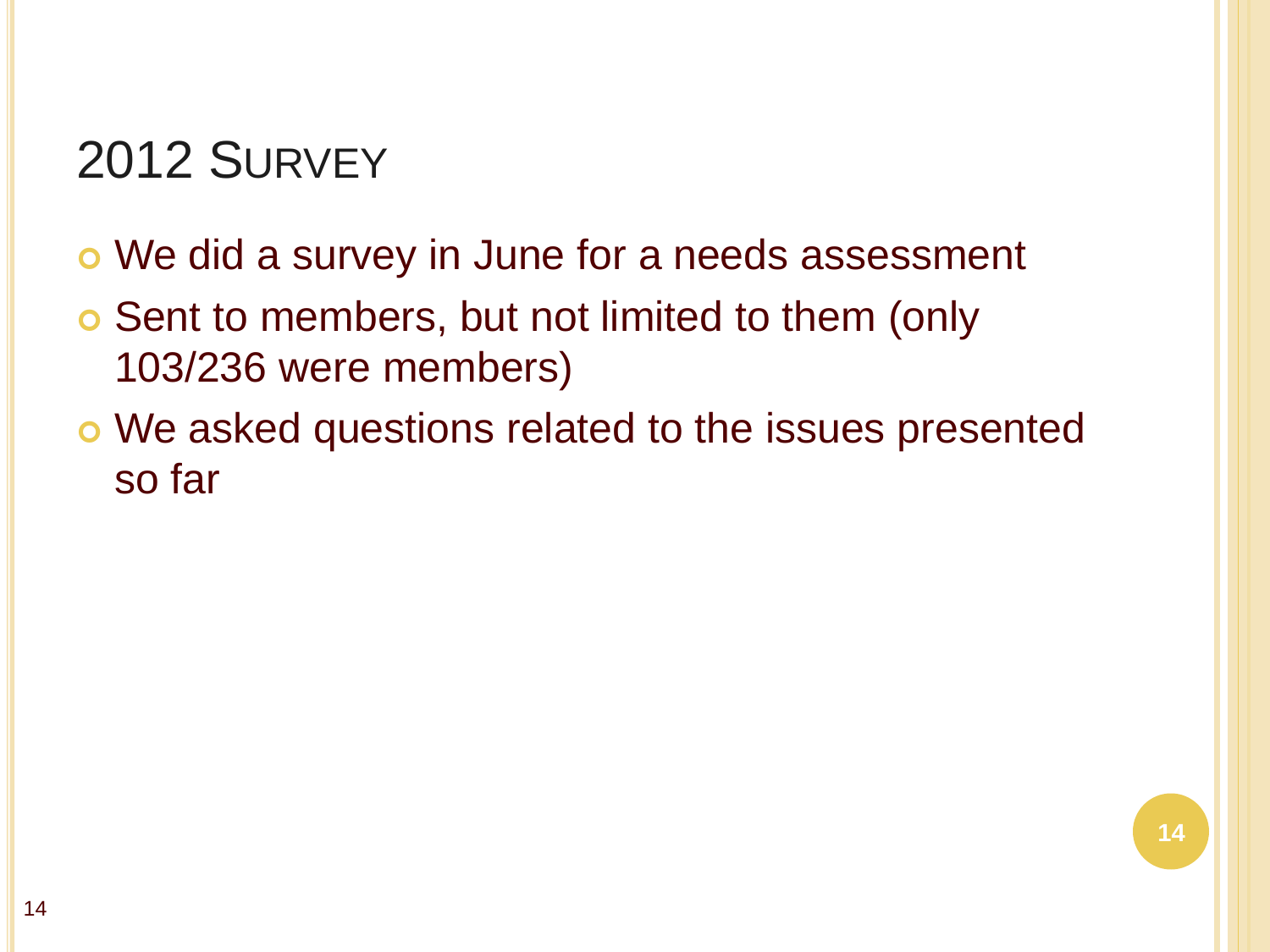IACAT provides a number of services. What is the best way(s) for it to support CAT research around the world?

| Answer | Text                                        |     | Prop. |
|--------|---------------------------------------------|-----|-------|
| А.     | Online bibliography                         | 131 | 0.56  |
| B.     | <b>Website forums</b>                       | 102 | 0.43  |
| C.     | Annual conference                           | 149 | 0.63  |
| D.     | Research grants for graduate students       | 85  | 0.36  |
| Ε.     | Software reviews and information on website | 133 | 0.56  |
| F.     | <b>Other</b>                                |     | በ በ4  |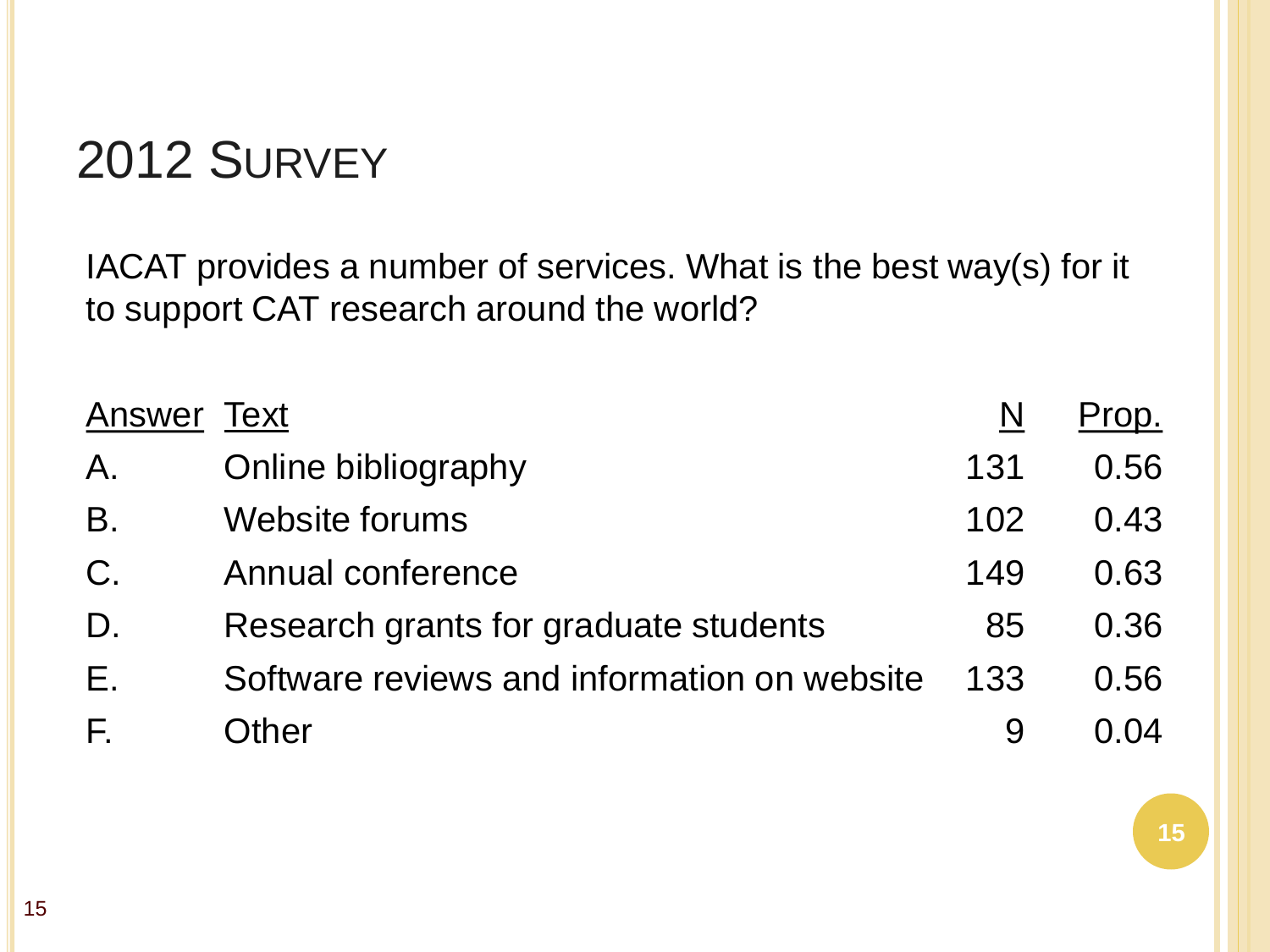What is the best way(s) for IACAT to help further CAT with nonpsychometricians?

| <b>Answer Text</b> |                                               |     | N Prop.  |
|--------------------|-----------------------------------------------|-----|----------|
| A.                 | Basic information on website                  |     | 123 0.52 |
| B.                 | <b>CAT</b> tutorial                           | 163 | 0.69     |
| $C_{\cdot}$        | Links to resources and current CAT programs   |     | 113 0.48 |
| D.                 | Write articles for non-technical publications | 138 | 0.58     |
| Е.                 | Other (ideas?)                                |     | 0 Q4     |

**16**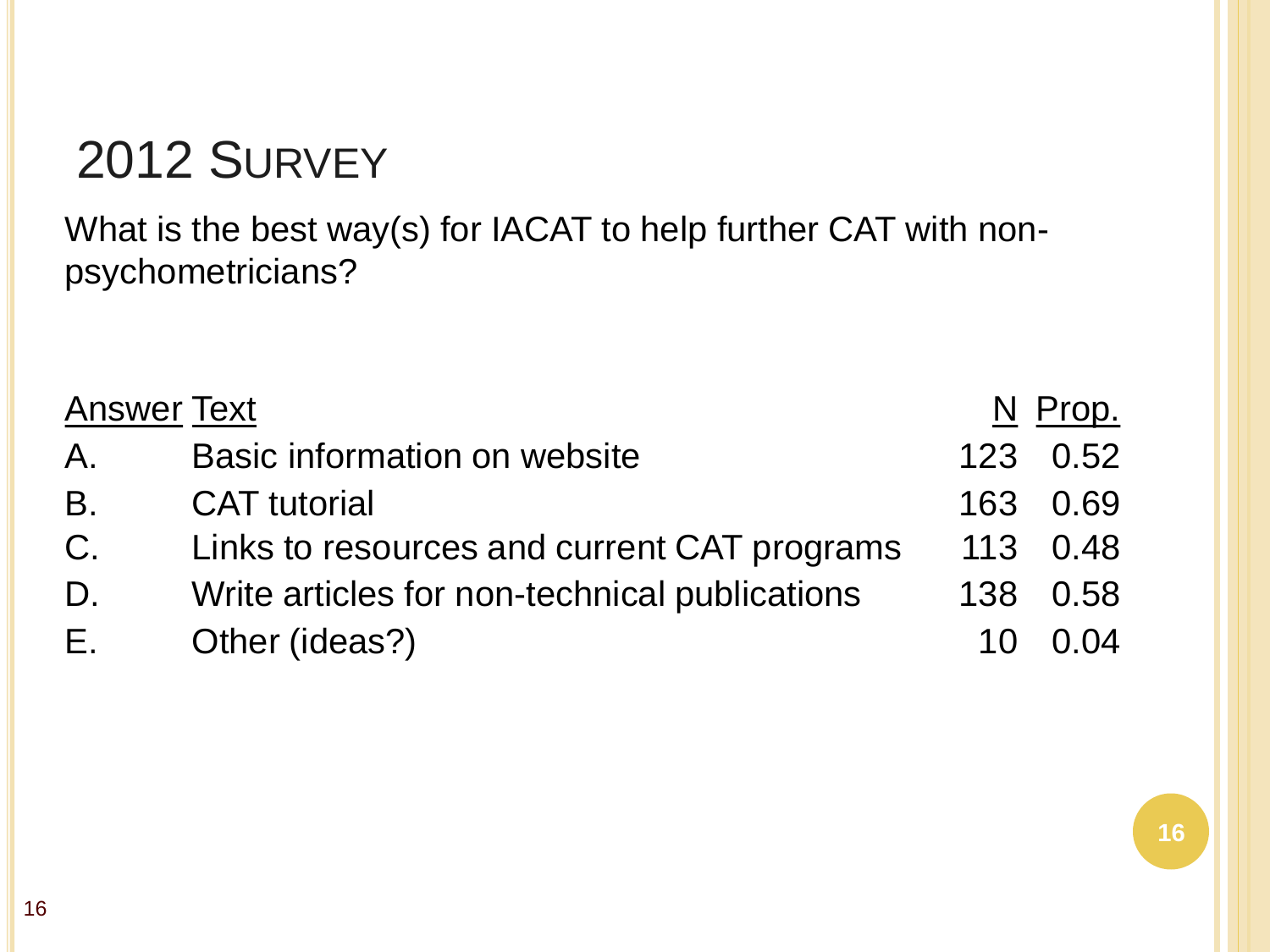What do you feel will most help CAT be used more?

| <b>Answer Text</b> |                                                  |     | Prop. |
|--------------------|--------------------------------------------------|-----|-------|
| A.                 | <b>Theoretical research</b>                      | 46  | 0.19  |
| <b>B.</b>          | <b>Practical research</b>                        | 159 | 0.67  |
| C.                 | Researching new applications of CAT              | 89  | 0.38  |
| D.                 | Educating the public                             | 71  | 0.30  |
|                    | Educating stakeholders (e.g., teachers and       |     |       |
| E.                 | administrators in education)                     | 125 | 0.53  |
|                    | Educating decision makers in other organizations |     |       |
| F.                 | that use tests                                   | 125 | በ 53  |

**17**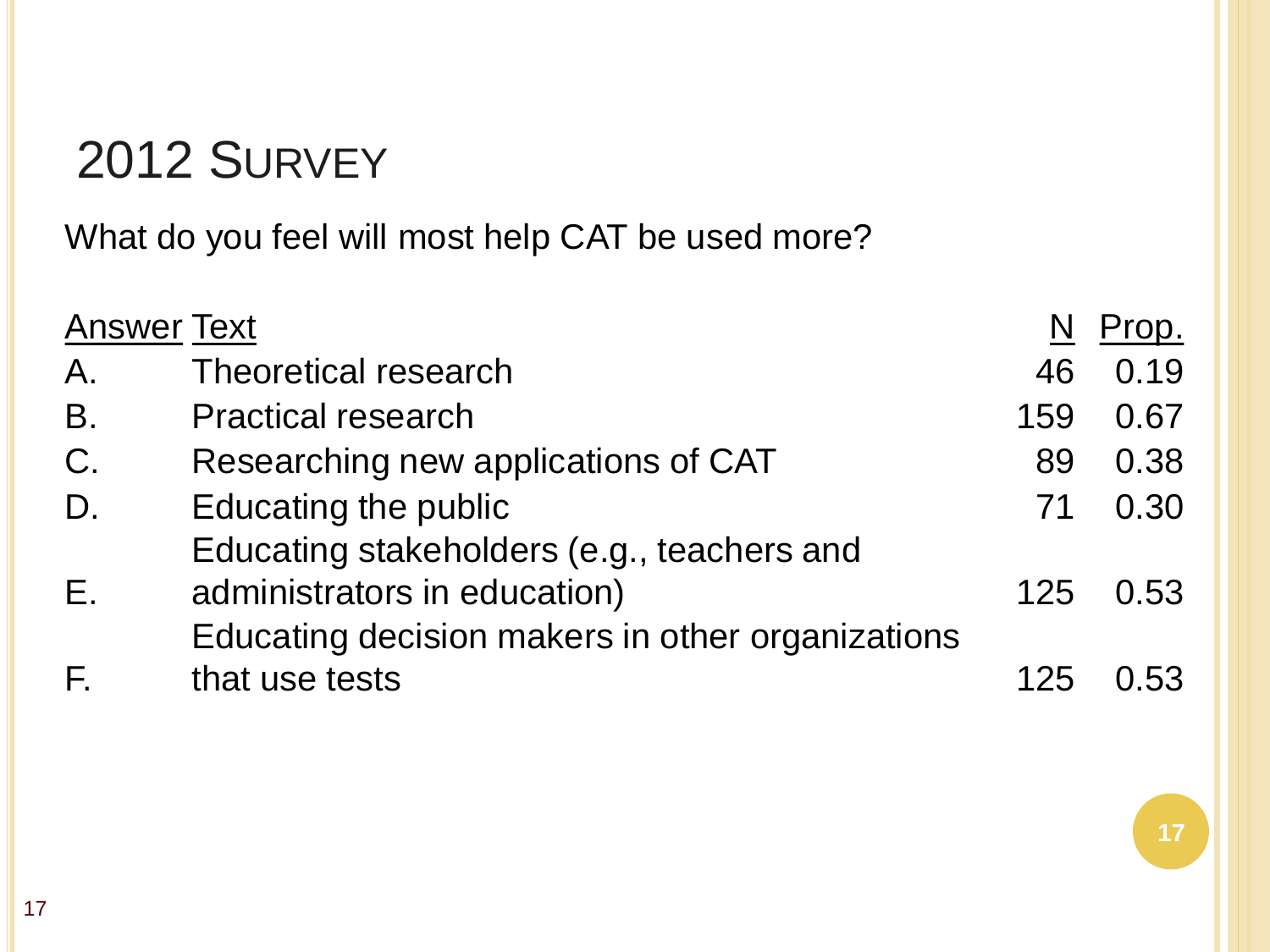What do you feel is the largest hurdle to implementing CAT? (Especially if your organization currently publishes CATs!)

| <b>Answer Text</b> |                                       | N               | Prop. |
|--------------------|---------------------------------------|-----------------|-------|
| A.                 | <b>Explaining CAT to examinees</b>    | 11              | 0.05  |
| <b>B.</b>          | <b>Explaining CAT to stakeholders</b> | 52 <sub>2</sub> | 0.22  |
| $C_{\cdot}$        | Implementation of the CAT             | 81              | 0.34  |
| D.                 | Obtaining sufficient sample sizes     | 44              | 0.19  |
| Е.                 | Finding staff with appropriate skills | 44              | 0.19  |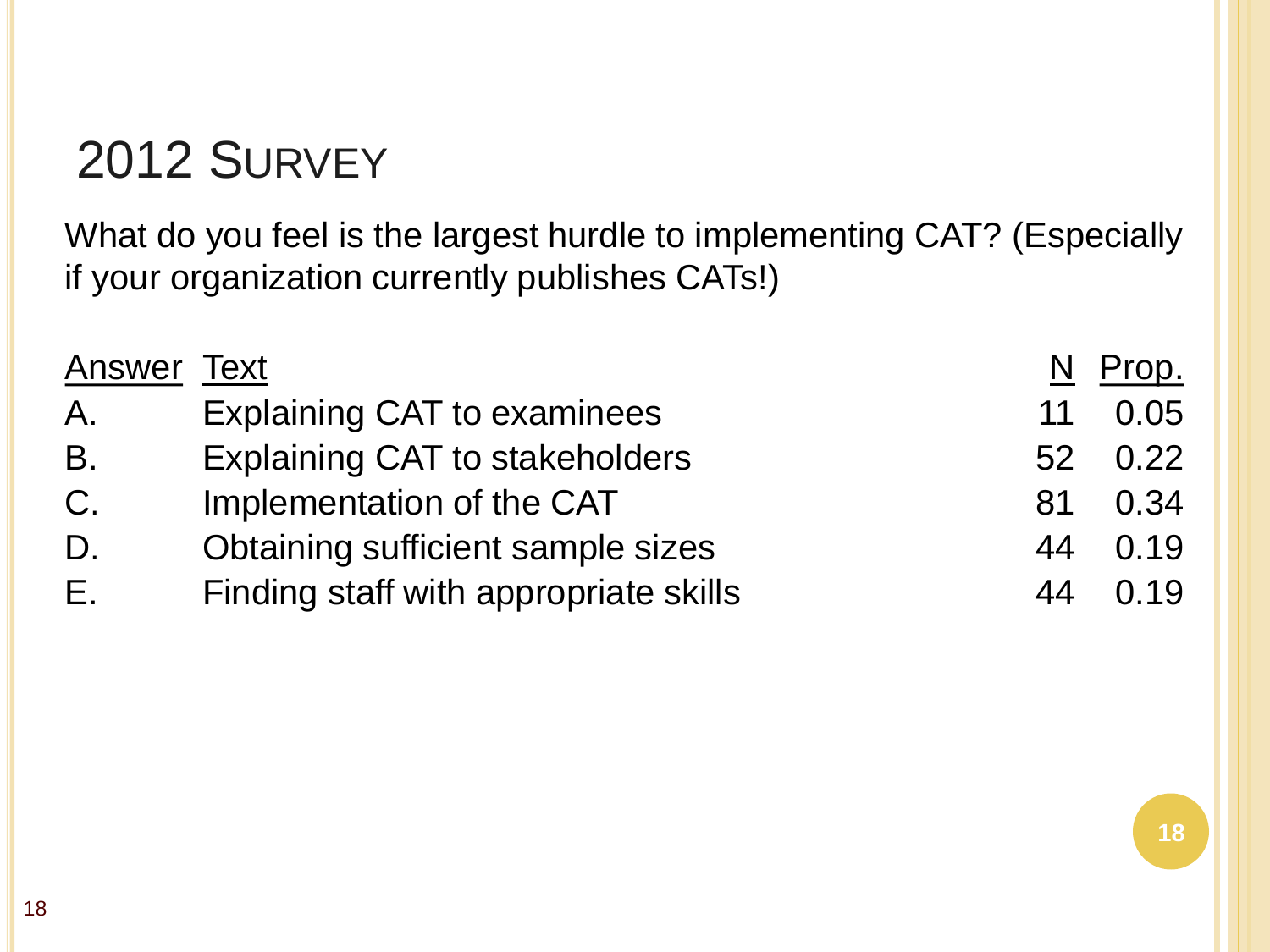Which research topic(s) still needs the most work?

| <b>Answer Text</b> |                                        |     | Prop.   |
|--------------------|----------------------------------------|-----|---------|
| A.                 | <b>Making CAT more efficient</b>       | 56  | 0.24    |
| <b>B.</b>          | Item exposure                          | 49  | 0.21    |
| $C$ .              | Item selection methods                 |     | 75 0.32 |
|                    | New models (e.g., Cognitive diagnostic |     |         |
| D.                 | models, response time)                 | 116 | 0.49    |
| Ε.                 | <b>Termination criteria</b>            | 37  | 0.16    |
| F.                 | Practical constraints (content, time)  | 113 | 0.48    |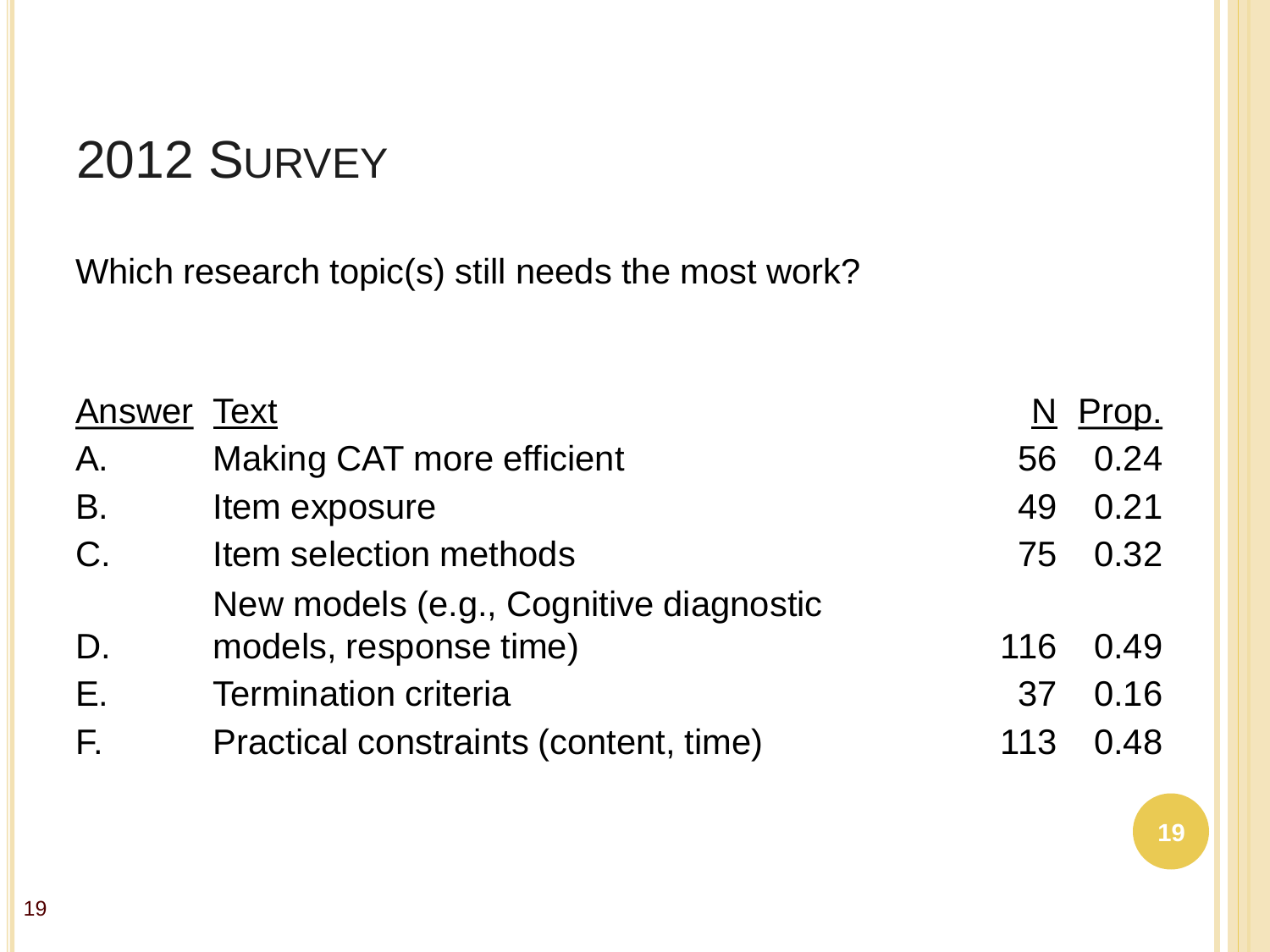In which area do you think CAT is currently used the most?

| <b>Answer Text</b> |                                      |               | Prop.   |
|--------------------|--------------------------------------|---------------|---------|
| A.                 | <b>Education</b>                     | 119           | 0.50    |
| <b>B.</b>          | Pre-employment                       |               | 17 0.07 |
| $C$ .              | <b>Certification &amp; Licensure</b> |               | 56 0.24 |
| D.                 | <b>Medicine</b>                      | 11            | 0.05    |
| Ε.                 | Psychology                           |               | 27 0.11 |
| E.                 | Other                                | $\mathcal{B}$ | 0.01    |

**20**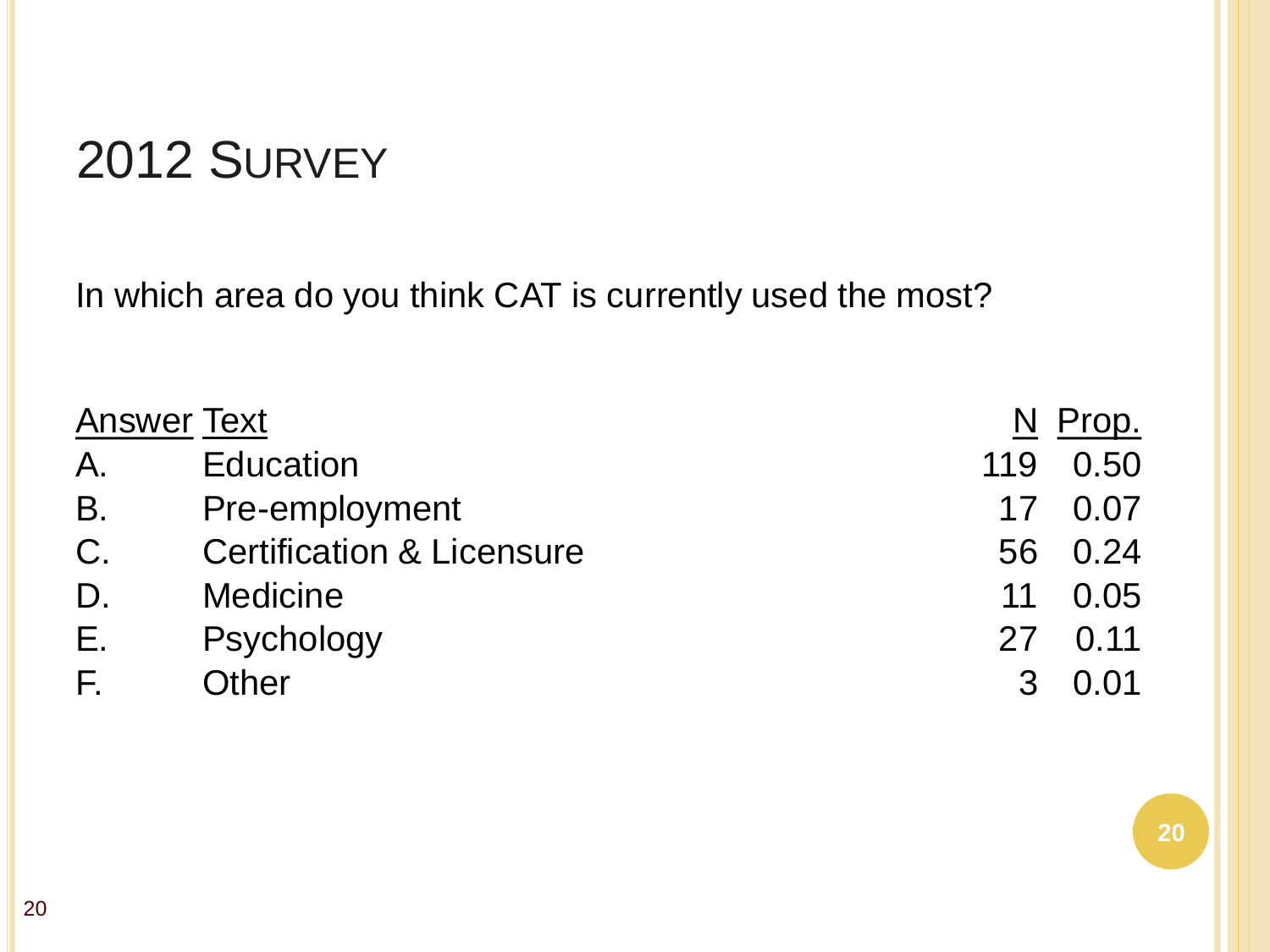In which area(s) would you like to see CAT used more (check all that apply)?

| Answer | Text                                 | N   | Prop. |
|--------|--------------------------------------|-----|-------|
| Α.     | <b>Education</b>                     | 146 | 0.62  |
| Β.     | Pre-employment                       | 75  | 0.32  |
| C.     | <b>Certification &amp; Licensure</b> | 93  | 0.39  |
| D.     | <b>Medicine</b>                      | 70  | 0.30  |
| Ε.     | Psychology                           | 94  | 0.40  |
| F.     | Other                                | 14  | N N N |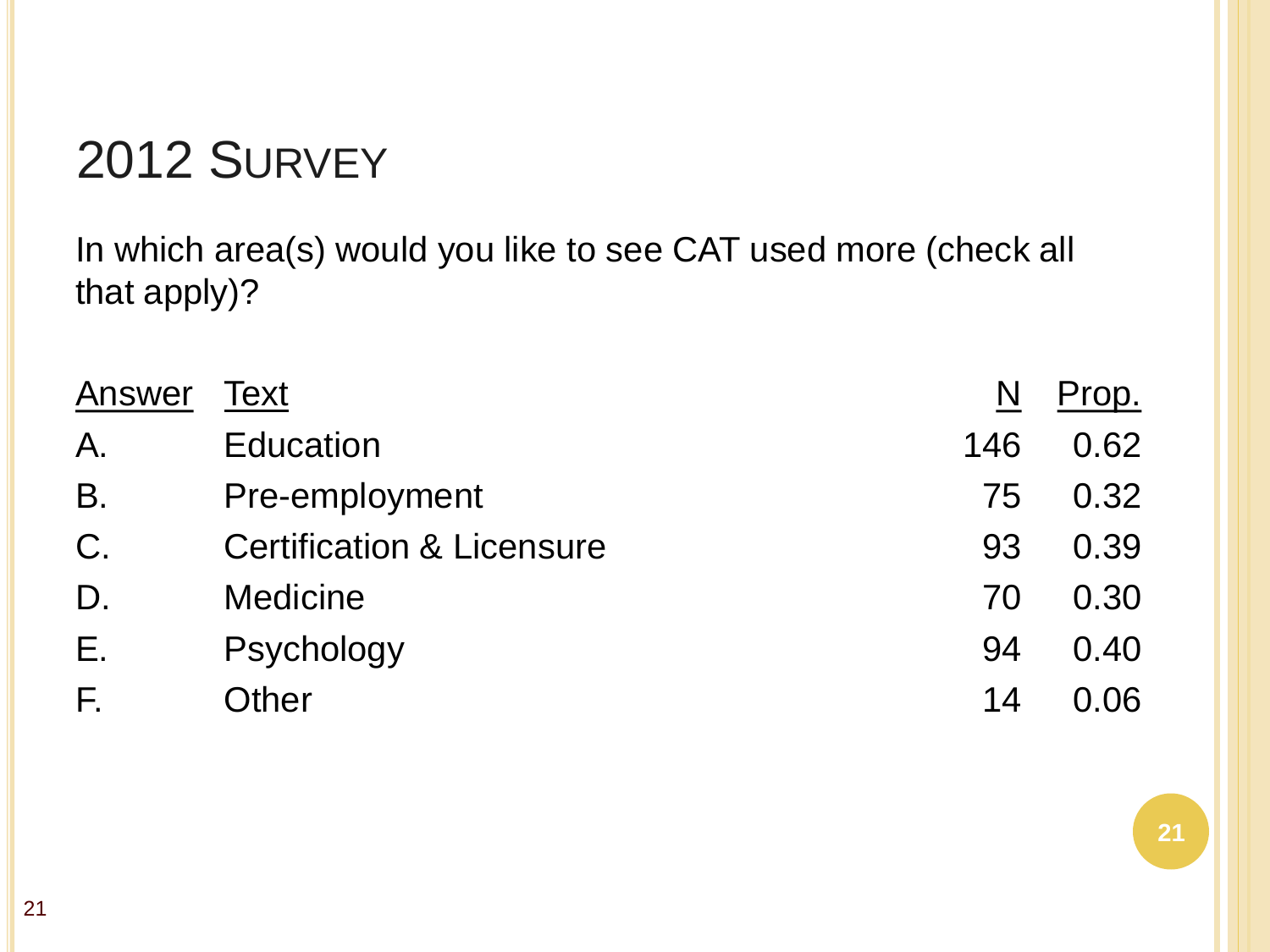Are you aware that IACAT has founded a refereed electronic journal?

| Answer Text |           | <u>N</u> Prop. |
|-------------|-----------|----------------|
| A. Yes      |           | 121   0.51     |
| $B_{\cdot}$ | <b>No</b> | 114   0.48     |

Do you have an account on IACAT.org? (You are not a member if you do not have an account!)

| <b>Answer</b> Text |     | <u>N</u> Prop. |
|--------------------|-----|----------------|
| A. Yes             |     | 103 0.44       |
| <b>B.</b>          | No. | 130 0.55       |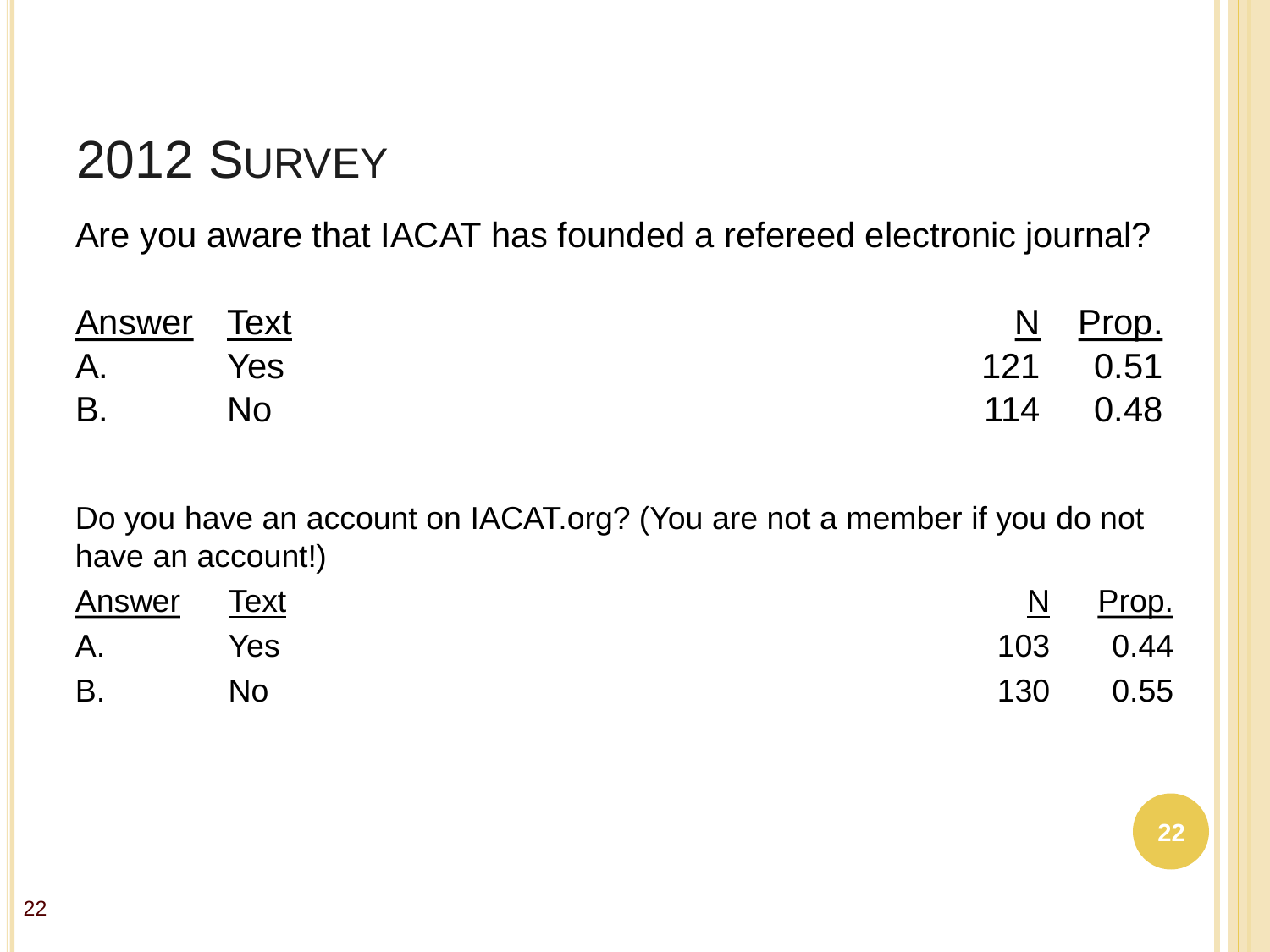How did you originally hear about IACAT?

| Answer | Text                          | N   | Prop. |
|--------|-------------------------------|-----|-------|
| A.     | Conference                    | 28  | 0.12  |
| B.     | LinkedIn page                 | 15  | 0.06  |
| $C$ .  | ASC or Dave Weiss email lists | .91 | 0.39  |
| D.     | Colleague                     | 49  | 0.21  |
| Е.     | Other website or email list   | 51  | በ 22  |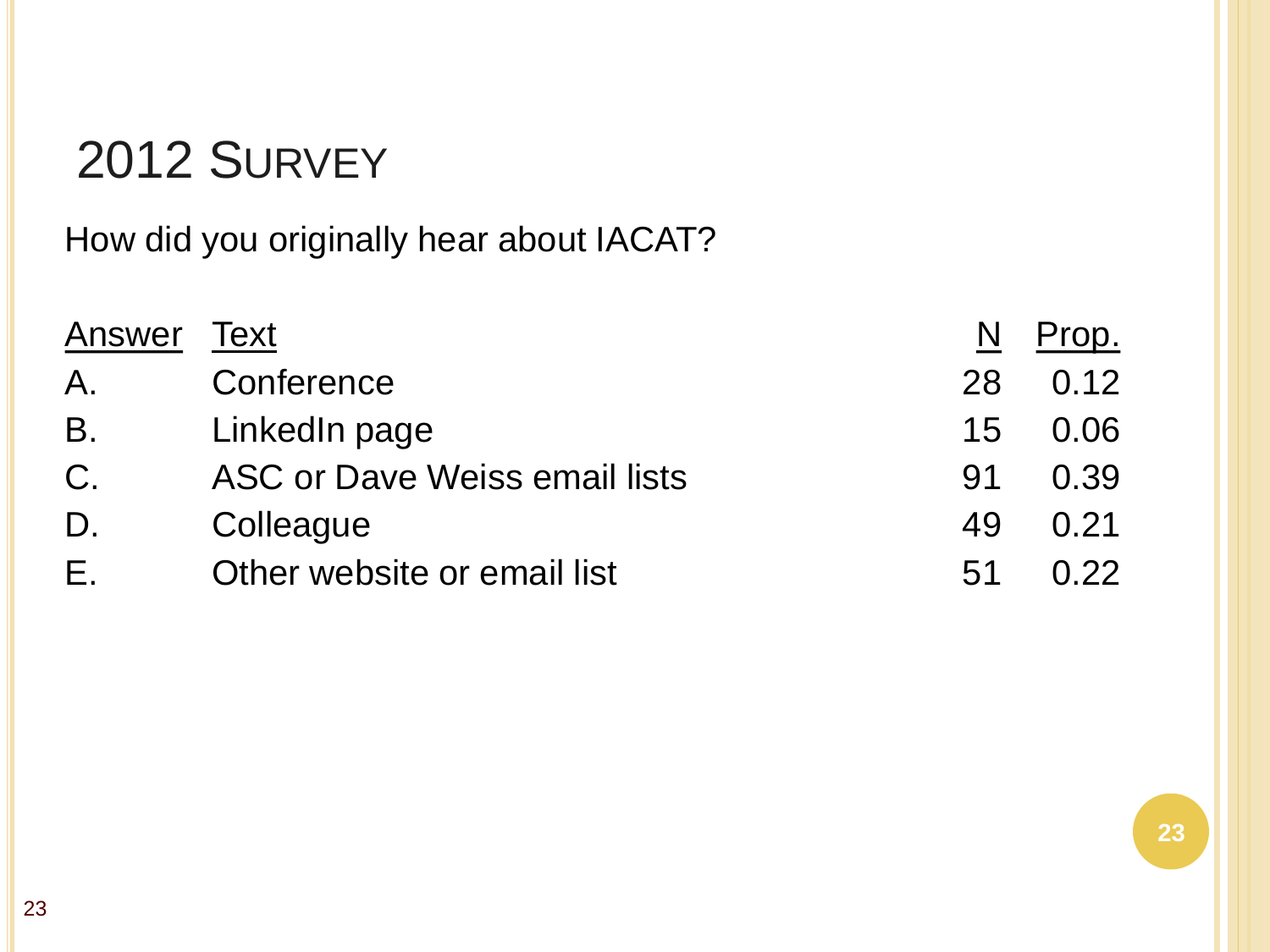Currently, IACAT has no membership fees. Should there be a membership fee to support IACAT's activities?

| <b>Answer Text</b> |     | <u>N</u> Prop. |
|--------------------|-----|----------------|
| A. Yes             |     | 98 0.42        |
| <b>B</b> .         | No. | 134 0.57       |

Currently, IACAT members pay the same fees as others to attend IACAT conferences. Should there be a discount for IACAT members?

| <b>Answer Text</b> |      | <u>N</u> Prop. |
|--------------------|------|----------------|
| A. Yes             |      | 179 0.76       |
| B.                 | . No | 51 0.22        |

**24**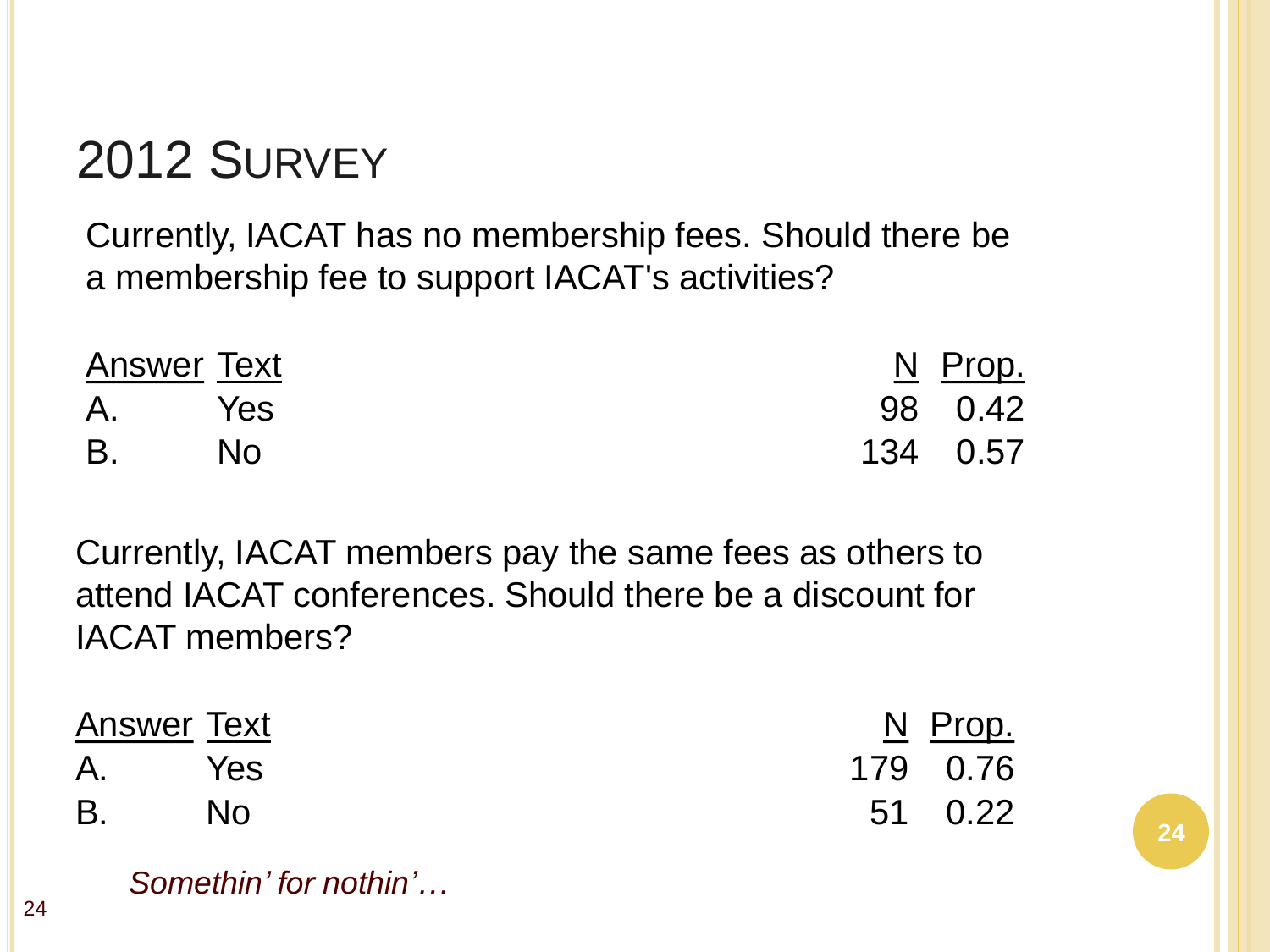As an international organization, IACAT has decided to hold its annual conferences in different countries each year, insofar as possible. Should this continue?

| Answer Text |     | <u>N</u> Prop. |
|-------------|-----|----------------|
| A. Yes      |     | 208 0.88       |
| B.          | No. | 27  0.11       |

Which of the following IACAT conferences have you attended?

| Answer Text |                | N Prop. |
|-------------|----------------|---------|
| A.          | 2010           | 41 0.17 |
| B           | 2011           | 32 0.14 |
| C.          | 2012 (planned) | 70 0.30 |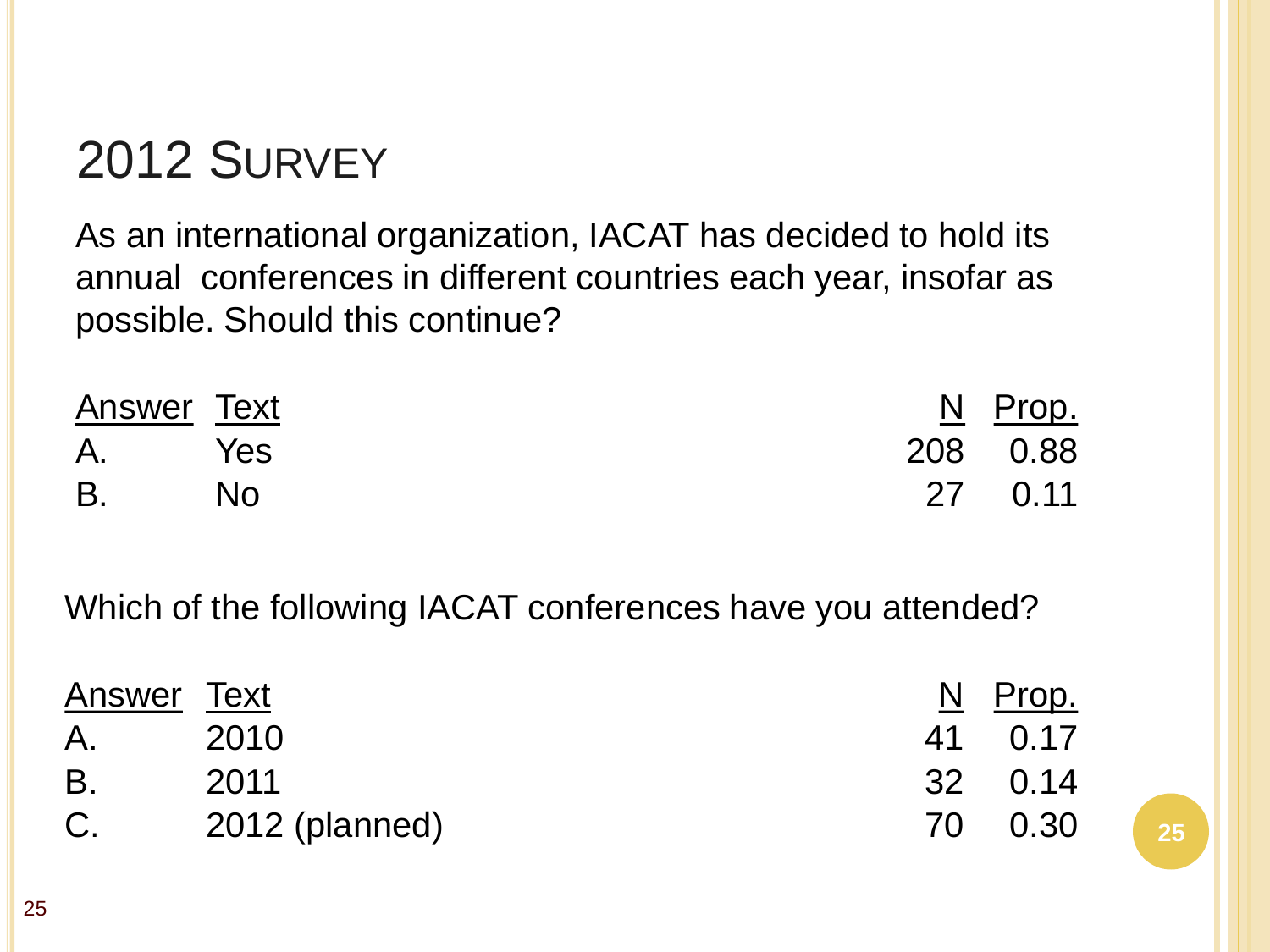To which of the following IACAT conferences have you submitted papers or otherwise participated in the program?

| <b>Answer Text</b> |             | N Prop.  |
|--------------------|-------------|----------|
| A.                 | 2010        | 35 0.15  |
| B.                 | 2011        | 24 0.10  |
| $C_{\cdot}$        | 2012        | 41 0.17  |
| D.                 | <b>None</b> | 136 0.58 |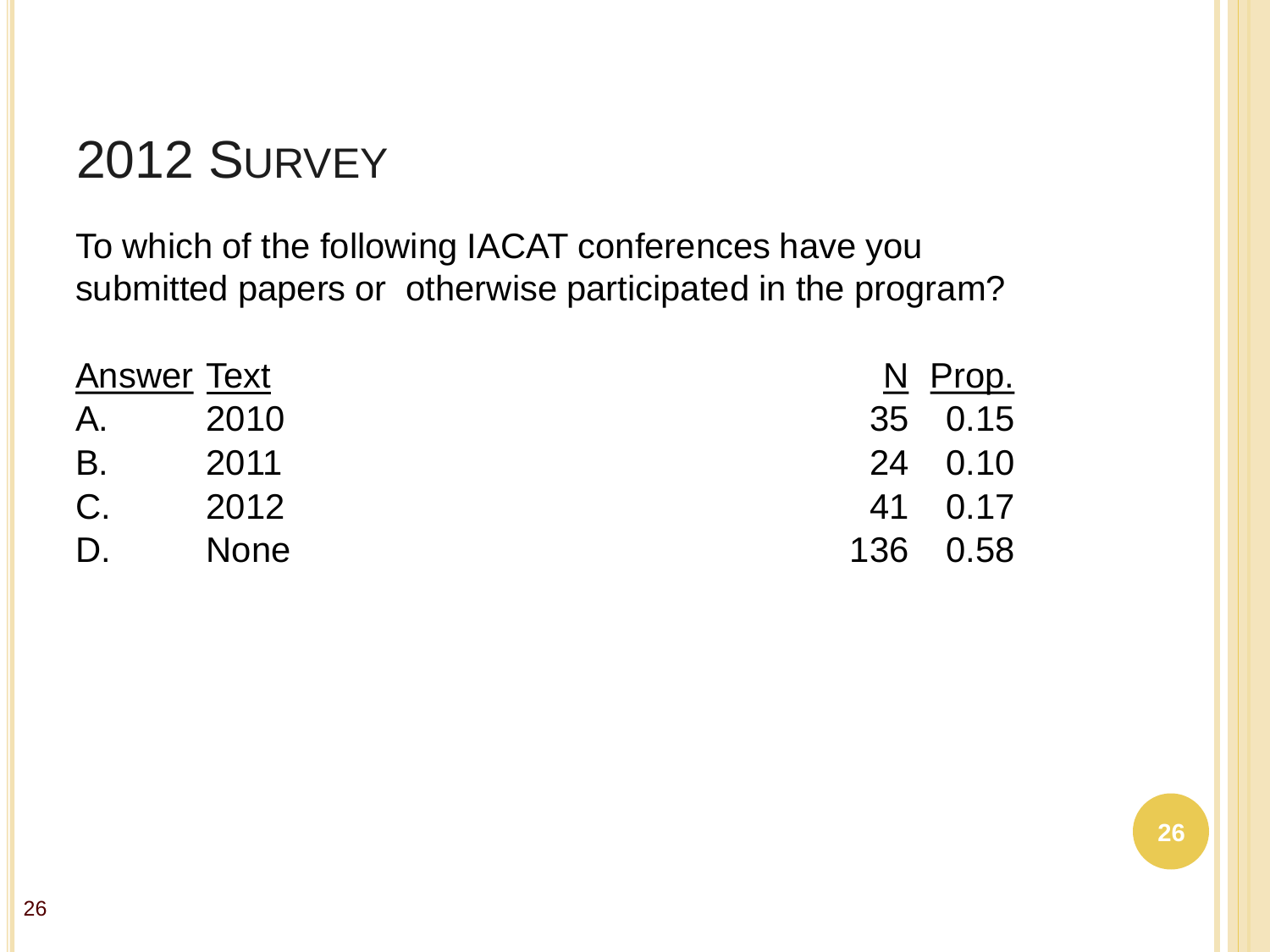How could you help IACAT achieve its goals? (check all that apply)

| Answer | <b>Text</b>                                                                                                                         |    | Prop. |
|--------|-------------------------------------------------------------------------------------------------------------------------------------|----|-------|
| Α.     | I have Web programming skills that could<br>help with technical aspects of the website.<br>I could develop a new online CAT demo to | 16 | 0.07  |
| B.     | replace the old demo                                                                                                                | 11 | 0.05  |
|        | I have some time that I could contribute to<br>help maintain and improve some non-                                                  |    |       |
| $C$ .  | technical part of the website                                                                                                       | 39 | 0.17  |
| D.     | I would be willing to serve on an IACAT<br>committee                                                                                | 76 | 0.32  |
| Ε.     | I have some ideas about new initiatives                                                                                             | 24 | 0.10  |
| F.     | I could help in other ways                                                                                                          | 85 | 0.36  |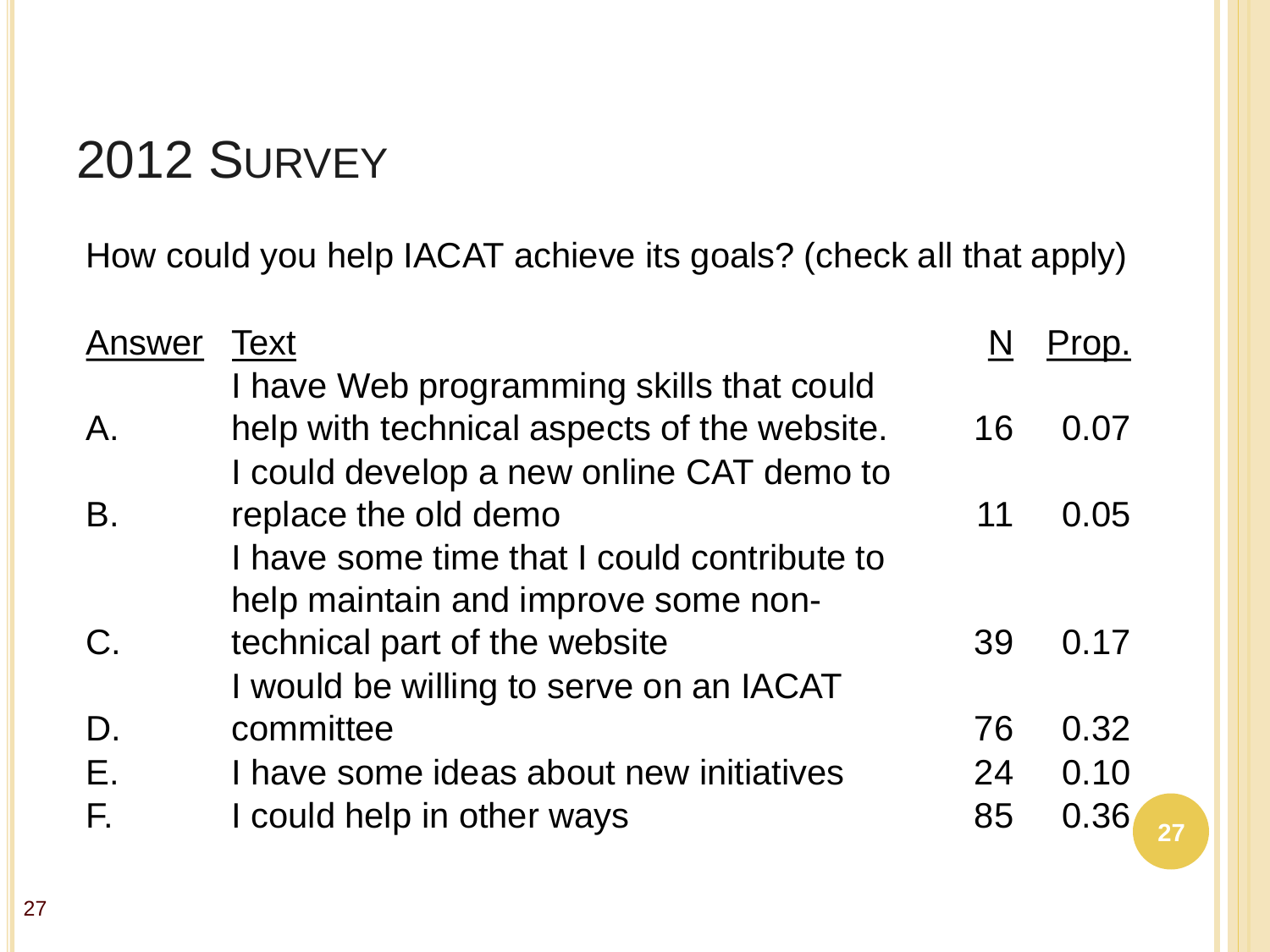### WHERE DO WE GO FROM HERE?

- Conferences are good!
	- 2013
	- 2014
- So is practical research; we agree we still have a lot to do
	- New models and practical constraints
- Expand the IACAT website, especially to help educate stakeholders and decision makers
- Need to get the word out on IACAT.org and JCAT